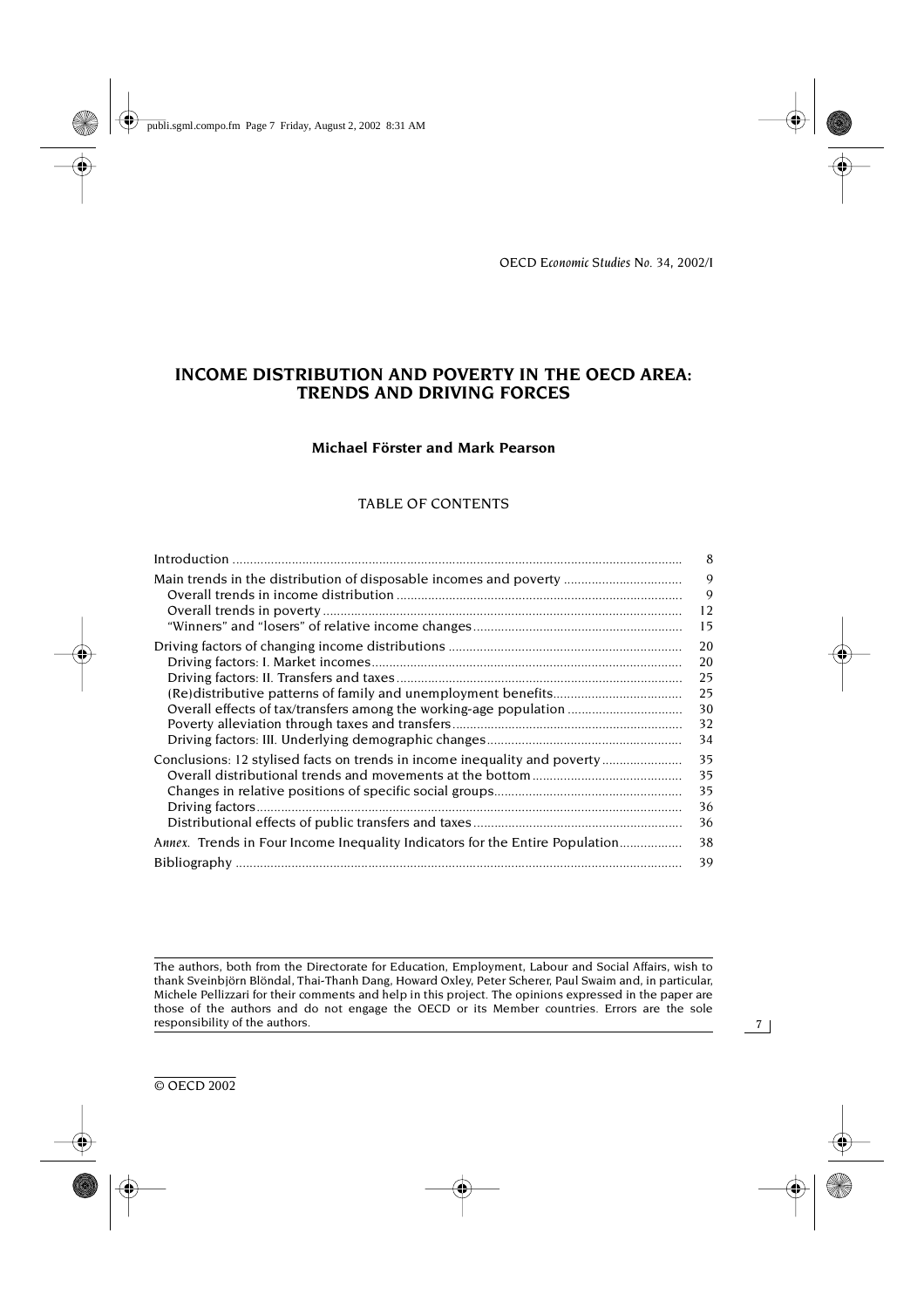### **INTRODUCTION**

There have been rising concerns that economic forces are causing income inequality to rise, creating a difficult challenge for policy makers. However, policy mistakes can be avoided only if trends in income distribution are well understood and that has not been the case for the OECD area since few comparative statistics have been available. Furthermore, the distribution of income is affected by many factors and the trends driving changes in *e.g.* joblessness, earnings, capital income and family size are complex and sometimes off-setting. However, some idea of which factors may be key can be gleaned by comparing country experiences in order to see which trends are truly global, which affect only economies and societies of a particular type, and which are country specific, perhaps reflecting contingent policy choices.

There is an increasing literature of *national* empirical analyses of income distribution and poverty trends in OECD Member countries. The main impression gained from these studies is that of a broad stability during the decade of the 1970s and increasing polarisation since the 1980s, starting in the Anglo-Saxon countries and followed by many continental European countries in the 1990s. Those studies, however, make use of different definitions and concepts of income and inequality and often focus particularly on earnings rather than other components of household income. The final distribution of income ("disposable incomes") is the result of a complex set of relationships, including family formation and dissolution, longevity and fertility, as well as the more obvious trends in earnings, taxes and the returns on capital.

The present article uses comparable data and definitions to look at over 20 OECD countries, a coverage sufficient to determine whether one can truly speak of "OECD-wide" trends, rather than a few country-specific tendencies.<sup>1</sup> Unlike previous comparative studies, inequality trends are examined for a majority of OECD countries and this study also considers the working-age population separately from the retirement-age population, looks in more detail at the distribution of different cash transfers, and analyses both relative and "absolute" poverty.<sup>2</sup> The second section documents recent trends in the overall distribution of disposable income in OECD countries, as well as identifying population groups who were among the winners and losers. The third section analyses the driving forces underlying these trends, including the frequently off-setting trends in the

8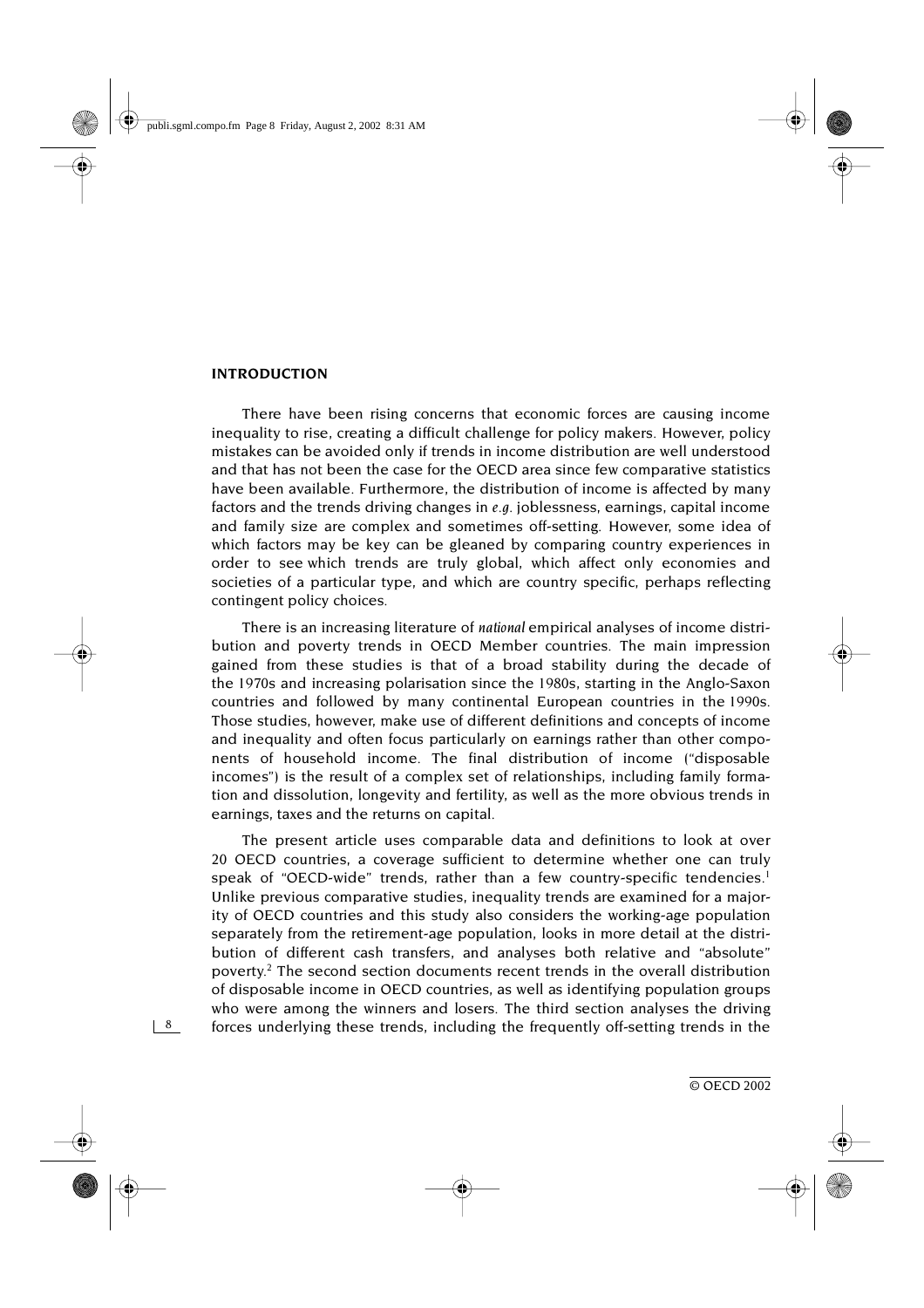distribution of market-based incomes and the redistributive impact of taxes and transfers. The conclusion assembles 12 stylised facts that emerge from this analysis and provide important context for making policy choices in this difficult area.

## **MAIN TRENDS IN THE DISTRIBUTION OF DISPOSABLE INCOMES AND POVERTY**

### **Overall trends in income distribution**

Over a longer time-span, there has been no clear general trend in final income inequality. Table 1 summarises the evidence on trends in the distribution of income, based on the movements in the value of the Gini concentration coefficient of income (see the box on the definition of income for an explanation of the methodology followed). In the ten countries for which a relatively long time span can be considered, from the mid-1970s to the mid-1990s, there are four countries where the income distribution widened, three countries where it narrowed, and it

|                             | Down<br>a lot | Down    | Down a bit No change                       |                                                               | Up a bit                                        | Up                                                           | Up a lot          |
|-----------------------------|---------------|---------|--------------------------------------------|---------------------------------------------------------------|-------------------------------------------------|--------------------------------------------------------------|-------------------|
| Mid-1970s to<br>$mid-1990s$ | Greece        |         | Canada<br>Finland                          | Japan<br>Mexico<br>Sweden                                     | Australia                                       | Netherlands<br><b>United States</b>                          | United<br>Kingdom |
| Mid-1970s to<br>mid-1980s   | Greece        | Finland | Canada<br>Japan<br>Mexico<br>Sweden        |                                                               | <b>Netherlands</b>                              | Australia<br><b>United States</b>                            | United<br>Kingdom |
| Mid-1980s to<br>mid-1990s   |               |         | Australia<br>Denmark<br>Hungary<br>Ireland | Austria<br>Canada<br>France<br>Greece<br><b>United States</b> | Belgium<br>Germany<br>Japan<br>Mexico<br>Sweden | Finland<br><b>Netherlands</b><br>Norway<br>United<br>Kingdom | Italy<br>Turkey   |

#### Table 1. **Overall trends in income inequality: summary results for the entire population**

*Notes:*

Up a lot: significant rise in income inequality (more than 12 per cent increase).

Up: rise in income inequality (7 to 12 per cent increase).

Up a bit: modest rise in income inequality (2 to 6 per cent increase).

No change: –1 to +1 per cent change.

Down a bit: modest decrease in income inequality (2 to 6 per cent decrease).

Down: decrease in income inequality (7 to 12 per cent decrease).

Down a lot: significant decrease in income inequality (more than 12 per cent decrease).

No comparable data is available for countries not included.

The results are based on the values of the Gini coefficient for all countries in three reference years which may vary among countries. For Hungary the period refers to 1991-1997.

*Source:* OECD questionnaire on distribution of household incomes (2000).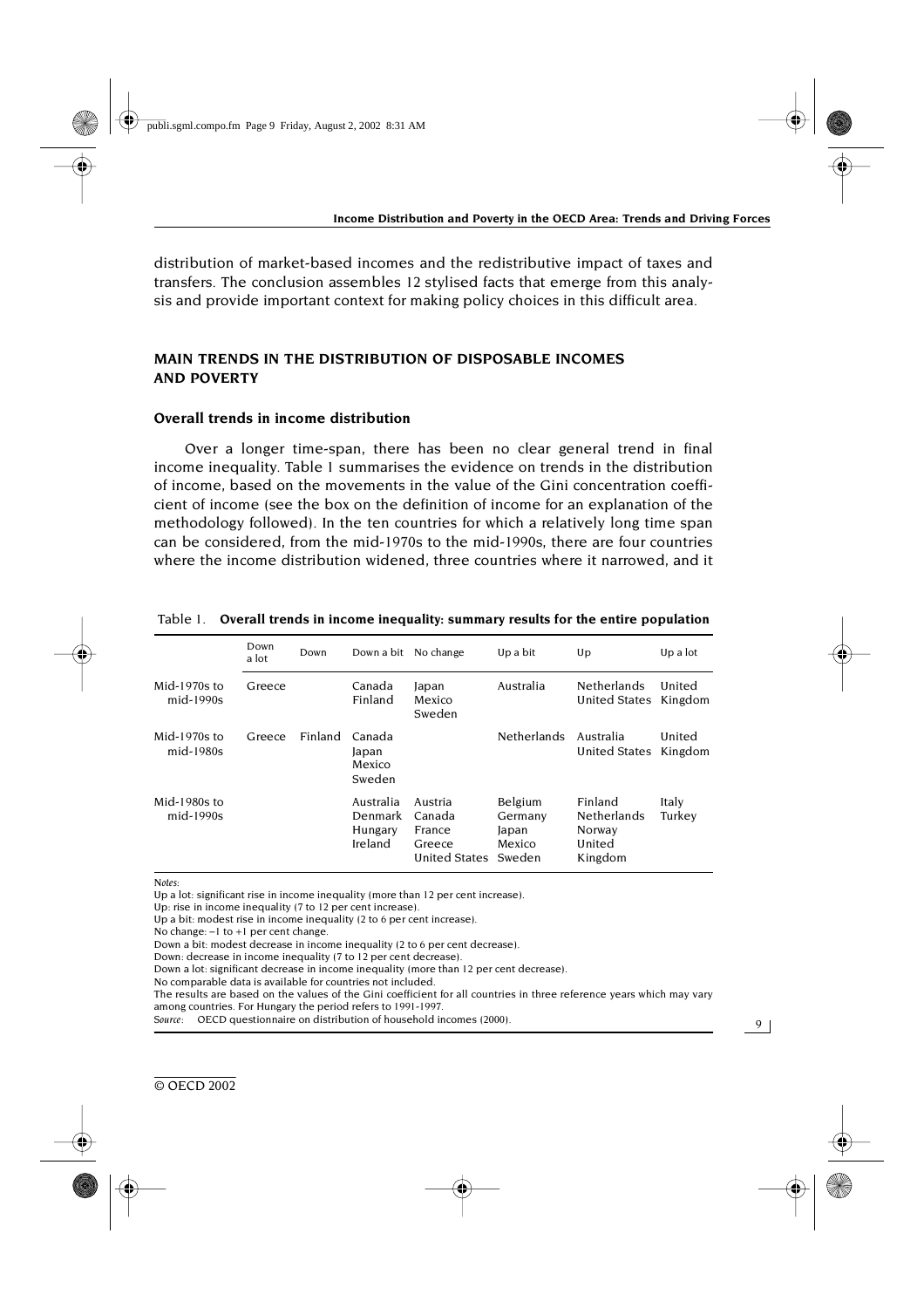## Box. **The definition of income**

The income concept used in this paper is that of *equivalent disposable household income per individual.* The income unit is the household, defined as a group of persons sharing a set of common resources. Incomes are recorded on an annual basis and all possible types of cash income have been grouped into four categories:

- *i)* Gross earnings: the salary income of the household from dependent employment (excluding employers' contributions to social security, but including sick pay paid by social security).
- *ii)* Gross capital and self-employment incomes: financial gains, real estate rents, occupational pensions and all kinds of private transfers as well as self-employment incomes (but not including imputed income from owner occupation).
- *iii)* Social security transfers: all kinds of cash transfers from public sources.
- *iv)* Taxes: direct income taxes and employee social security contributions paid by households.

*Household disposable income* is defined as total market income (*i* + *ii*) plus transfers from general government (*iii*), less income taxes and social security contributions (*iv*).

The analysis has been conducted for individuals rather than households and their personal income has been defined as equivalent disposable income and calculated as follows: First, the sum of the disposable incomes of all household members equals household disposable income. Household disposable income then is adjusted for differences in household size to obtain *equivalent household disposable income*. This adjustment recognises some "economies of scale" of consumption within the household. In particular, household disposable income is divided by the square-root of the number of persons in the household: for example, the equivalent income of a four-person household is household income divided by two. (This is usually referred to as "equivalence-scale elasticity" of 0.5. A higher elasticity value assumes less economies of scale in consumption, until the elasticity value of 1.0 which assumes no economies of scale.) Third, equivalent household income is attributed equally to all individuals in the household, even though the incomes they receive as individuals may be different. Children and spouses are assumed to benefit equally from household income. Finally, individuals are ranked by the (ascending) levels of their *equivalent disposable income* (Atkinson, *et al.*, 1995).

remained stable in the remaining three. In five of the ten countries, movements in the first decade (declines in Finland, Japan, Mexico and Sweden; increase in Australia) tended to be offset by opposite movements in the second. However, there *are* signs of a more general trend across OECD countries in more recent

© OECD 2002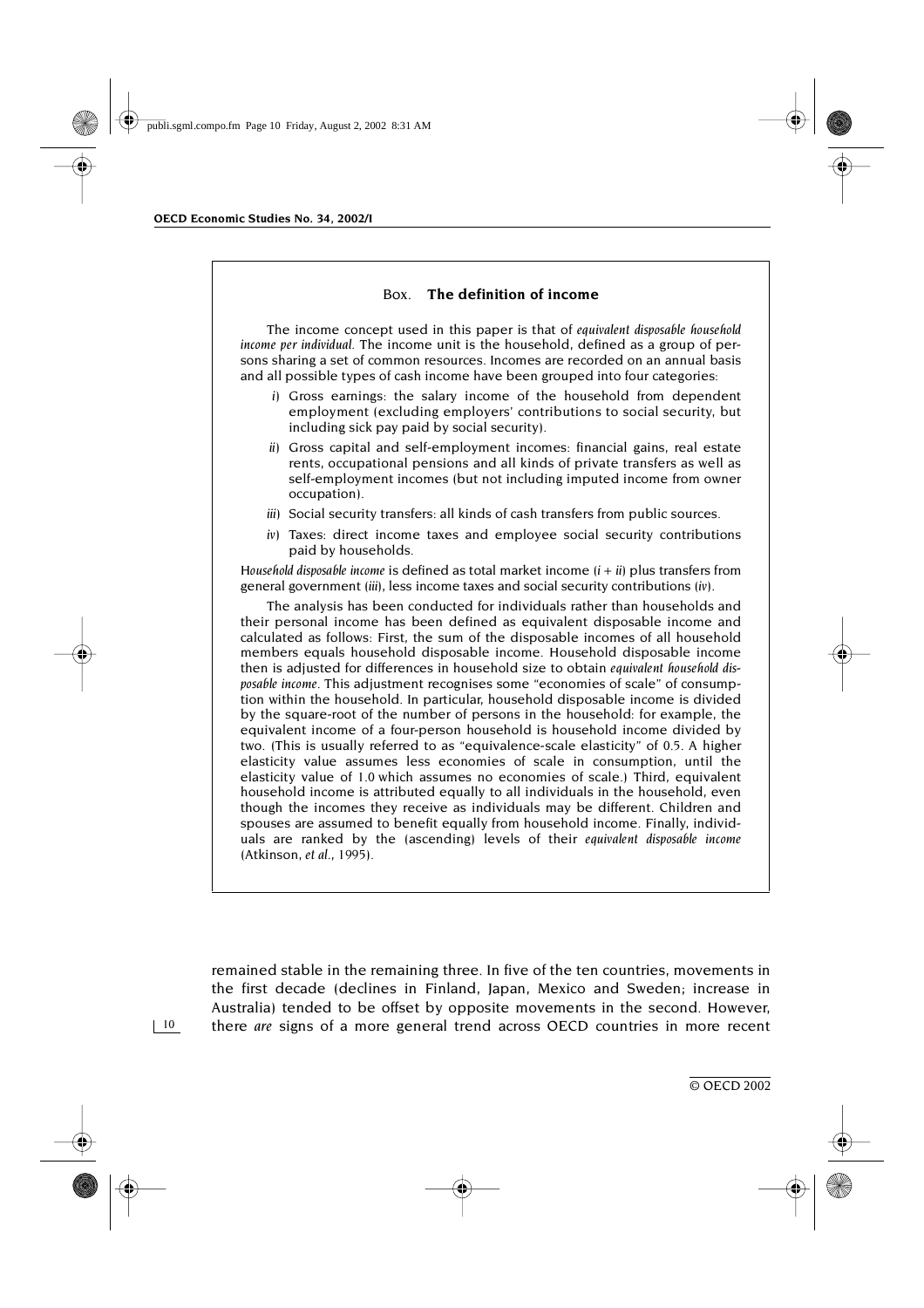times. According to the Gini coefficient, from the mid-1980s to the mid-1990s<sup>3</sup> inequalities decreased only slightly in four of the 20 countries for which trend data are available, remained stable in another five, but increased in the other 11 countries, in half of them by considerable amounts.

Different measures of inequality can give different results, and a careful reading of the table in the Annex shows that during the mid-1980s to the mid-1990s, inequality among the entire population increased unambiguously – *i.e.* four different indicators of inequality pointed to a rise – in just eight of the 20 countries for which multiple trend data are available. In all other countries, inequality indicators moved in different directions. This implies that in no country an unambiguous trend towards greater income *equality* was recorded (see annex). Of course, real incomes have grown in most countries. In 15 of the 21 countries considered, the mean income of each decile in the most recent year lies above that for earlier years. In other words, the bottom 10 per cent in the mid-1990s are better off *on average* than the bottom 10 per cent in the mid-1980s; the second 10 per cent in the mid-1990s have higher average incomes than their counterparts in the mid-1980s, and so on up the income distribution. There are relatively few exceptions – Australia, Canada, Italy, Norway and Turkey and, in particular, Hungary.4 This does not mean that all parts of the income distribution gained in overall prosperity to the same extent. In particular, the general pattern has been that the three lower deciles did not share in overall growth to the same extent as higher decile groups. In Germany, Greece, Mexico, the Netherlands, the United Kingdom and the United States, the average incomes of the bottom deciles were just about the same in the mid-1990s as they had been in the mid-1980s. A more significant increase of real mean incomes for the lower three income deciles (15 per cent or more) took place in Austria, Belgium, Denmark, France, Ireland and Japan.

Changes in aggregate inequality can hide other trends. If, for instance, groups in the middle deciles lose ground whilst both bottom and top incomes increase their shares, one can speak of a "hollowing out" of the distribution. Table 2 shows that this was generally not the case during the past decade, with a "hollowing out" occurring only in Belgium and, very marginally, in France and the United States. A widening of the income distribution could happen if the poor become relatively poorer; the rich have relatively more; or a combination of the two. Table 2 suggests that the second of these possibilities has predominated: there has been a trend for those at the top of the income distribution to receive a greater proportion of household income. In 13 of the 20 countries the top income quintile now has a greater proportion of household income than in the mid-1980s, substantially so in Belgium, Finland, Italy, Mexico, Norway and Turkey. Persons at the bottom of the income ladder lost ground relative to the average in eight countries, these losses being largest in Italy.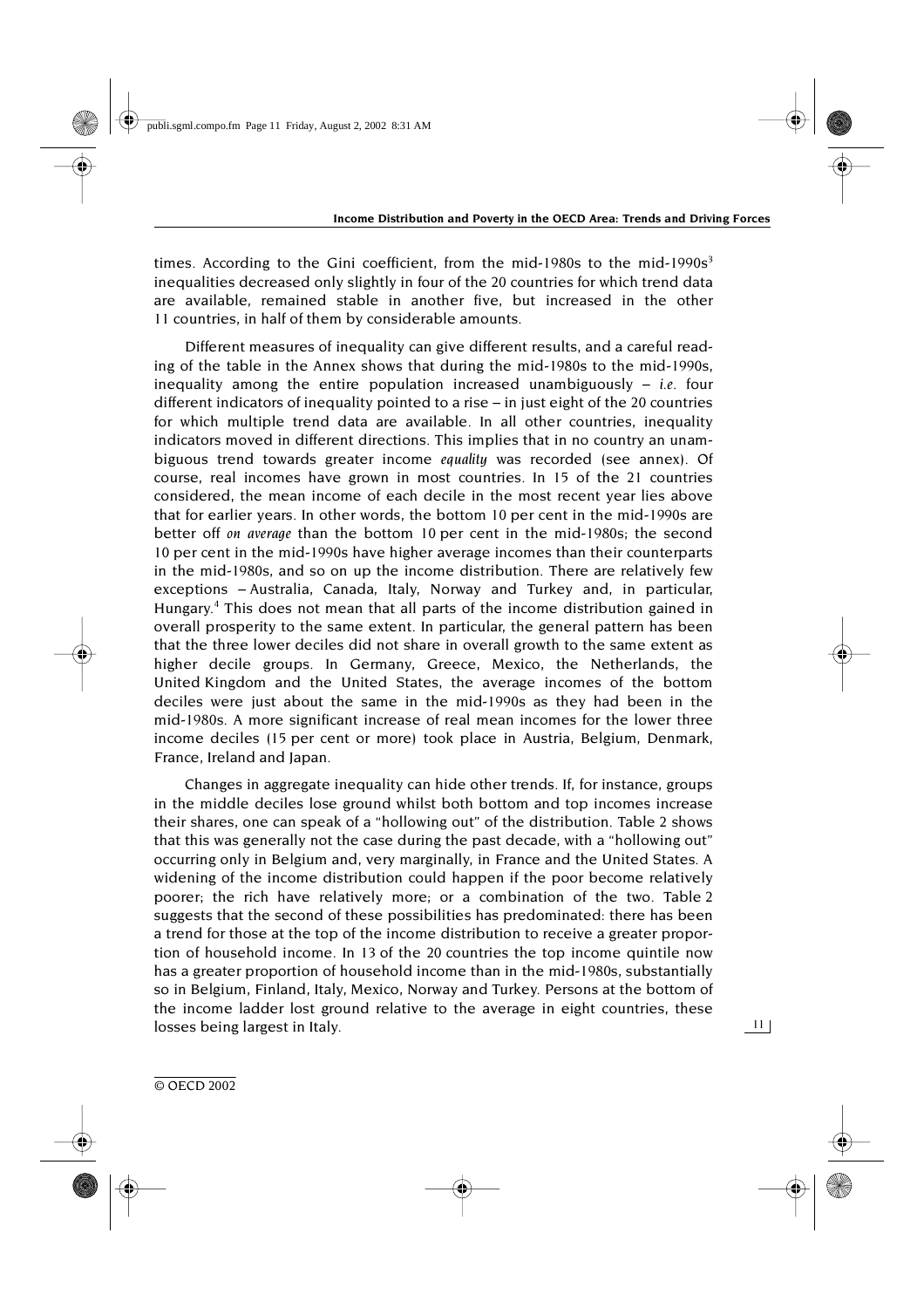|                      | Bottom quintile | Middle quintiles | Top quintile |
|----------------------|-----------------|------------------|--------------|
| Australia            | $=$             | $=$              | $=$          |
| Austria              | $=$             | $=$              | $=$          |
| Belgium              | $=$             | ---              | $+++$        |
| Canada               | $=$             | =                | $=$          |
| Denmark              | $+$             | $=$              |              |
| Finland              | $=$             | ---              | $+++$        |
| France               | $=$             |                  | $+$          |
| Germany              |                 | =                | $+$          |
| Greece               | $=$             | $=$              | $=$          |
| Hungary              | $+$             | $=$              | $=$          |
| Ireland              | $+$             | =                | $=$          |
| Italy                | ---             |                  | $+++$        |
| Japan                |                 | $=$              | $+$          |
| Mexico               | $=$             | ---              | $+++$        |
| Netherlands          |                 | $=$              | $+$          |
| Norway               |                 |                  | $+++$        |
| Sweden               |                 | $=$              | $+$          |
| Turkey               |                 |                  | $+++$        |
| United Kingdom       |                 |                  | $+$          |
| <b>United States</b> | $=$             |                  | $+$          |

#### Table 2. **Gains and losses of income share by income quintile: entire population, mid-1980s to mid-1990s**

+++ Increase of more than 1.5 percentage point in the share of final disposable income received by the decile group.

+ Increase of between half and 1.5 percentage point.

 $= -0.5$  to  $+0.5$  percentage point change.

– Decrease of between half and 1.5 percentage point.

--- Decrease of more than 1.5 percentage point.

The results are based on percentage point changes of quintile shares in disposable income.

*Source:* Calculations from OECD questionnaire on distribution of household incomes (2000).

## **Overall trends in poverty**

12

The changes in the distribution of income are reflected in changes in poverty in the countries concerned. "Poverty" is very difficult to define and measure, particularly when making comparisons across countries. People in different countries have different needs, social and family networks, and governments may provide some services without charge which in other countries would require purchase. A given level of income may support very different standards of living in different countries. But much is nevertheless revealed even if all we do is to look at those households which have low incomes.<sup>5</sup> Although no-one could pretend that such a measure is ideal, we can at least reconcile ourselves to using such a measure on the grounds that low income in itself may not be sufficient to cause hardship, but it is at least a necessary element of poverty.

© OECD 2002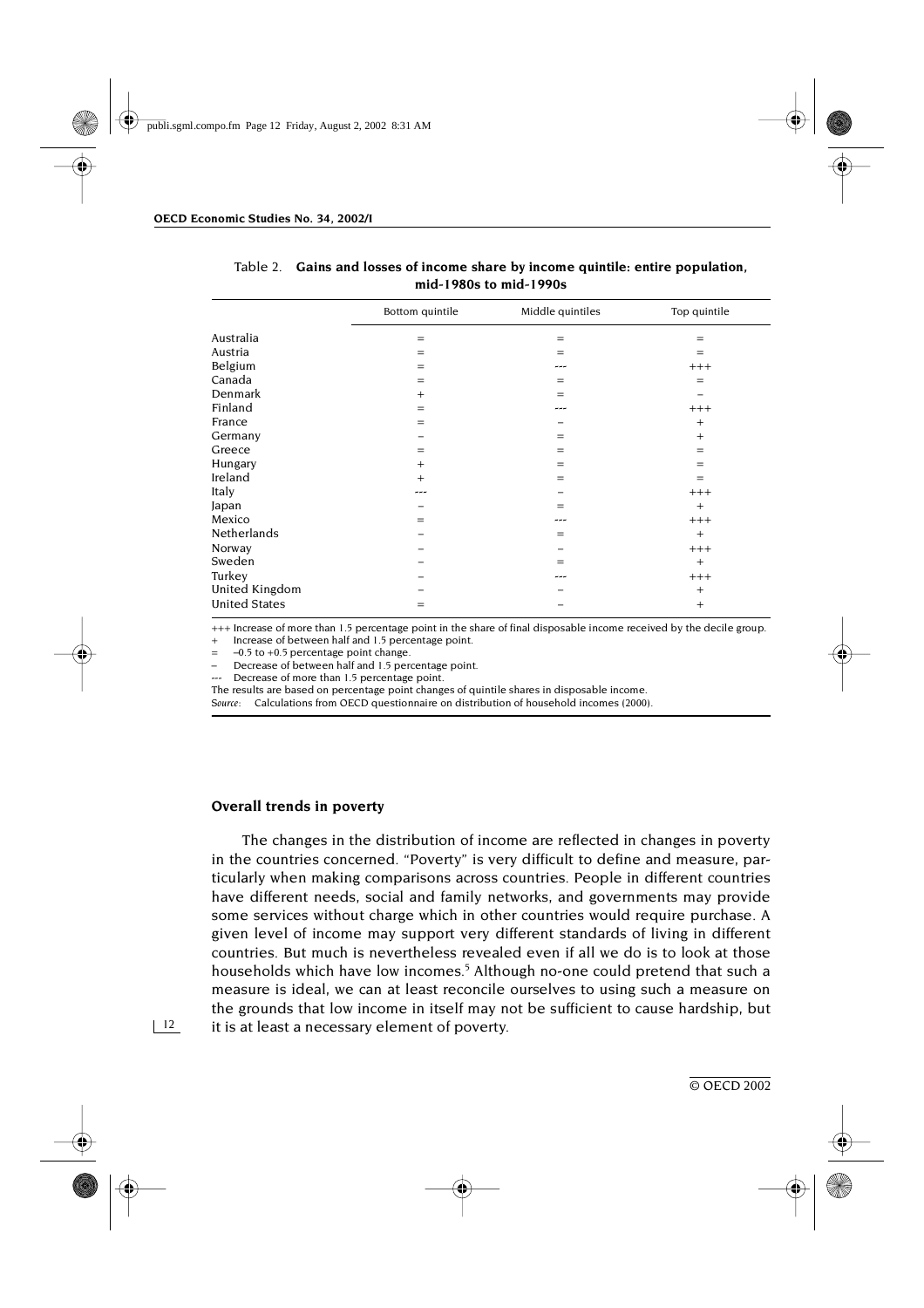

Figure 1. **Income poverty rates and poverty gaps in 21 OECD countries, mid-1980s and mid-1990s**

Notes: Poverty thresholds are defined as 50 per cent of median adjusted disposable income in each period in each country. Poverty rates defined as number of persons in households below the threshold in per cent of the total population. Poverty gap defined as average shortfall of low incomes in per cent of the poverty threshold. Source: OECD questionnaire on distribution of household incomes (2000).

The most common measure of income poverty is the number of people with incomes below a given threshold. Figure 1 defines this threshold using a relative measure ("relative" means that the poverty thresholds in each country refer to a percentage of the median with regard to each country *and each year*). People are said to be in income poverty if their incomes are below 50 per cent of the median disposable income of households, after adjusting for household size.

There has been, on average, little change in poverty levels over time (Figure 1). From the mid-80s to the mid-90s, income poverty at the 50 per cent level fell in six countries, rose in five, and stayed approximately the same in nine. However, opinion varies as to what level of income should be considered "poor", and poverty estimates can be very sensitive to the particular threshold chosen. Förster and Pellizzari (2000) present results for three alternative poverty lines: the number of persons living in households below 40 per cent, 50 per cent and 60 per cent of the median disposable income in each country, with much smaller declines in the number of "very poor" with incomes less than 40 per cent of the median – only in France and Ireland were reductions in poverty mainly in the number of "very poor". Looking at the global picture, however, the basic pattern of changes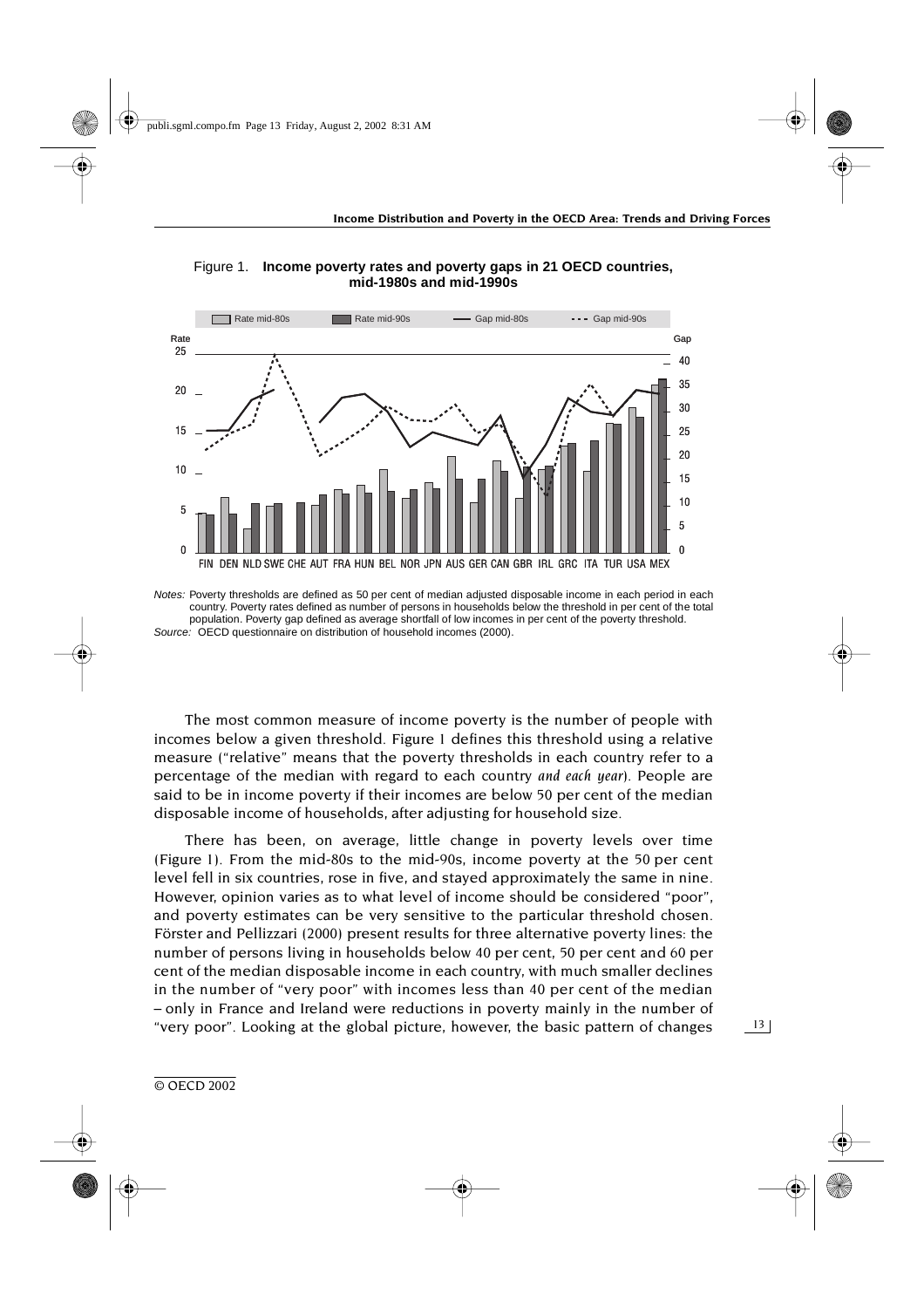14

shown in the table is not misleading: falls in poverty at the 50 per cent level are usually accompanied by falls in poverty at both the 40 per cent and 60 per cent level [exceptions being Ireland and the United States, where reductions in the number of "very poor" have taken place at the same time as the number of those below the 60 per cent threshold stayed constant (the United States) or even increased (Ireland)].

The *number* of people with a low income is only one way of measuring poverty. It says nothing as to the average income level of the poor which could be very close or far beyond a given threshold. Another relevant measure is therefore the intensity of poverty – the income gap ratio – which measures how far below the poverty line is the average poor person, in per cent of the poverty line. This is shown in the lines in Figure 1. On average across 21 OECD countries, the incomes of the poor are some 28 per cent below the poverty threshold of 50 per cent of the median in the mid-1990s, with lower ratios in Austria, Finland, the United Kingdom and, in particular, Ireland and higher ratios in Italy, Mexico, Sweden and the United States. In general, income gap ratios have followed the movements of the poverty head-count rates. This means that in countries in which the proportion of the poor in the population decreased, the average income as a proportion of the poverty line of the remaining poor decreased, and *vice versa*. A few exceptions are noteworthy: in Australia and, to a lesser extent, Belgium and the United States, the income gap widened although poverty rates fell (in other words, fewer people are "poor", but those who remain have particularly low incomes) and in Austria and the Netherlands, the inverse was the case. Apart from Australia, poverty intensity increased significantly in Italy, Norway and Sweden. On the other hand, a large reduction of the income gap ratio occurred in Ireland.

These poverty estimates refer to percentages of the median income in each of the years considered. Of course, in many countries there have been large increases in average incomes (and in a few others, average household incomes have fallen). Because in most countries incomes have been increasing, poverty rates compared with a fixed level of income have generally fallen. Poverty below constant thresholds  $-i.e.$  fixed in real terms at the beginning of the period – increased from the mid-1980s to the mid-1990s in only a few countries (Hungary, Italy and Turkey – in Hungary and Turkey, because real mean incomes fell over the period). The most striking case is Hungary: against the background of a deep recession at the beginning of the transition restructuring (1990 to 1993/94), real median income and, hence, the relative poverty threshold fell by one-third. As a consequence, relative poverty rates remained broadly stable while poverty rates under a constant threshold tripled. In all other countries, real incomes increased over the period and poverty below constant thresholds stayed the same or fell, particularly so in Finland and Greece (between the mid-1970s and the mid-1980s) and Ireland (from the mid-1980s onwards).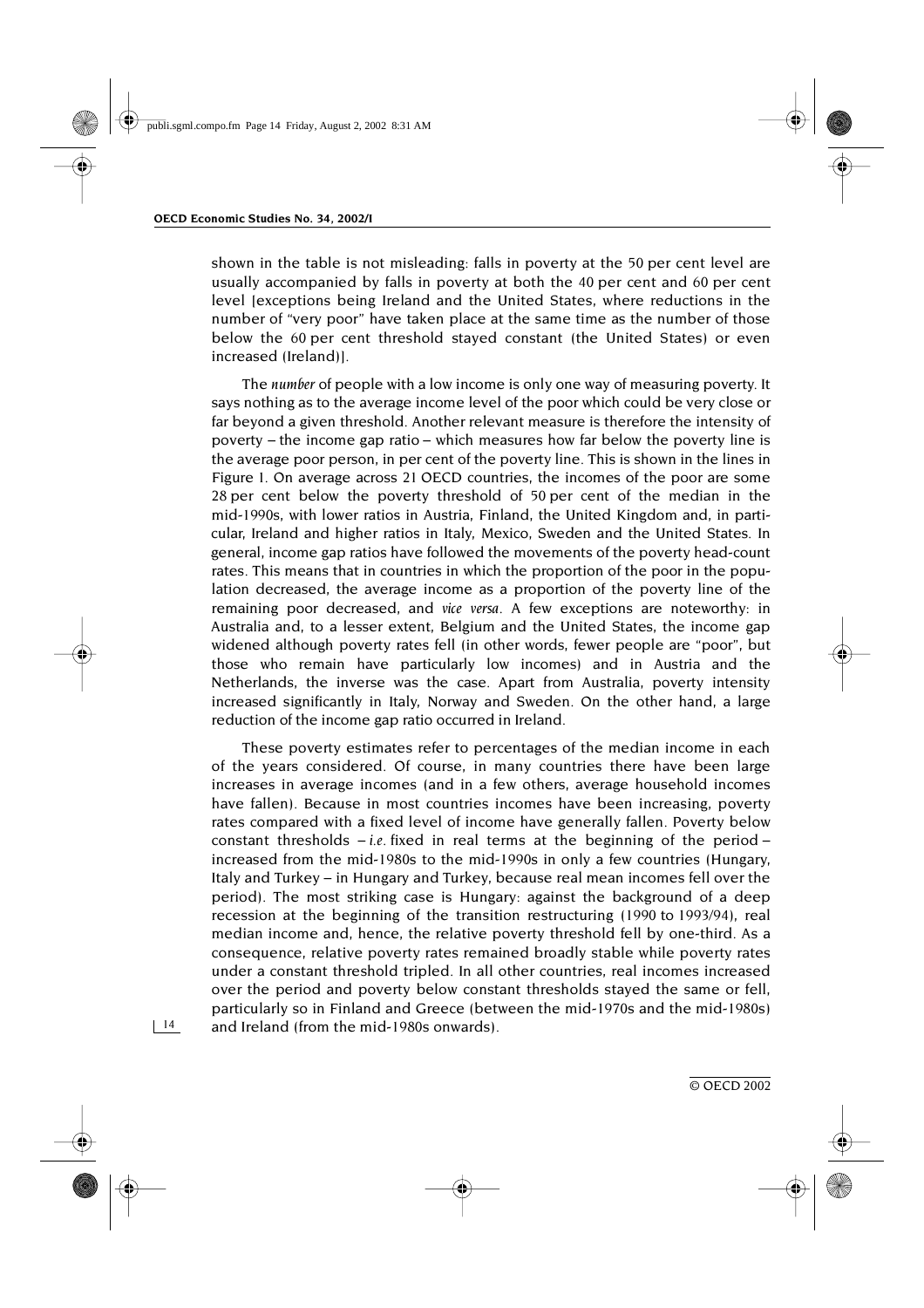The trouble with comparing "how many people are poor and to what extent" in different years is that we are not comparing the same people. These results have to be put in the context of income dynamics. Talk of there being fewer people in poverty in the mid-1990s compared with the mid-1980s implies that a few of those who were poor have clawed their way above the threshold. In fact, of course, it is perfectly possible that *none* of those who were poor in the mid-1980s remained so ten years later, because as people's circumstances change, so they move up and down the income distribution. To some extent, comparisons of "head-counts" of low incomes at a point in time depersonalises the concept of poverty. Poverty is, however, a very personal state, and the amount of time that people spend below an income threshold is very important in determining living standards.

Low income head-counts both massively underestimate and at the same time overestimate the problem of poverty. Oxley *et al.* (2000) and OECD (2001) take the same concept of low incomes – 50 per cent of median household income after adjusting for family size – and follow the same people over a period of six years, or more for a restricted sample of countries. These studies show that:

- On average, at any moment in time, between 6 and 20 per cent of the population in the countries considered have low incomes.
- A larger part of the population than suggested by "static" poverty rates is touched by income poverty over a six-year period, namely between 12 and 40 per cent.
- Only around 1-2 per cent of the population is continuously poor throughout the six years in Canada, Germany, the Netherlands and Sweden. The proportion in the United Kingdom and the United States is significantly higher.
- This means that between 2/3 (in the United States and the United Kingdom) and 6/7 (in the Netherlands) of all those who have low incomes at any point in time, will not be poor at some other time in the six years.
- Even in Sweden, nearly 12 per cent of the population will have low incomes at some point during the six years. In the United Kingdom, this ratio reaches nearly 40 per cent of the sample.
- Persistent poverty is closely associated with the lack of earned income.

# **"Winners" and "losers" of relative income changes**

The classical life-cycle pattern would predict that income increases when individuals enter working life; continues to rise as individuals gain experience in the labour market and accumulate capital assets and declines when moving into retirement. Broadly speaking, this is indeed the pattern found in most countries. Table 3 shows that children are, on average, a little under 10 per cent poorer than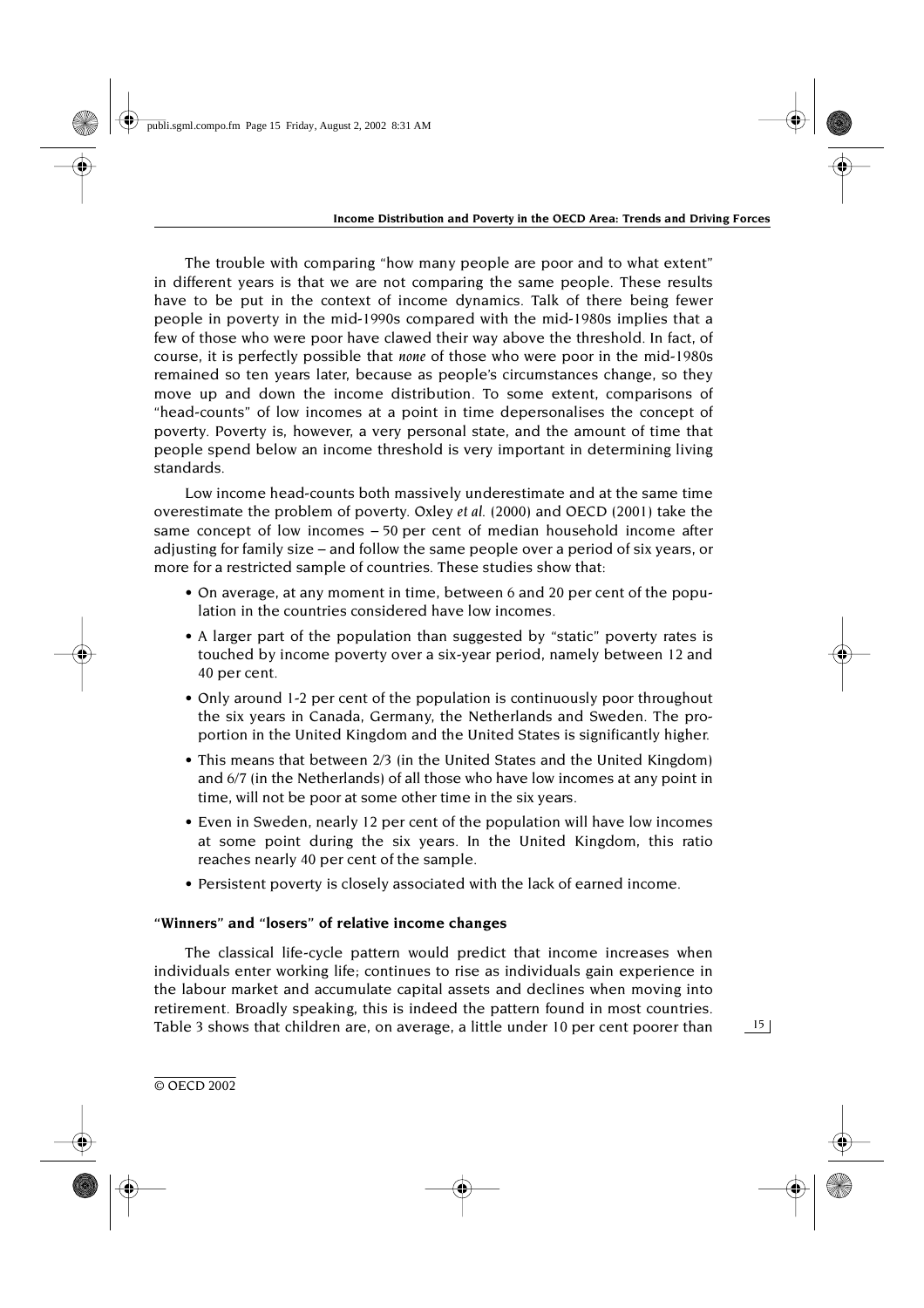|                                | Children             | Young                | Young<br>adults      | Adults               | Older<br>adults      | Younger<br>senior<br>citizens | Older<br>senior<br>citizens |
|--------------------------------|----------------------|----------------------|----------------------|----------------------|----------------------|-------------------------------|-----------------------------|
|                                | Age 0-17             | Age 18-25            | Age 26-40            | Age 41-50            | Age 51-65            | Age 65-75                     | Age 75+                     |
| Australia, 1984                | 87                   | 130                  | $\ddots$             | 107                  | $\ddot{\phantom{0}}$ | 72                            | $\ddots$                    |
| Australia, 1994                | 86                   | 122                  | $\ddots$             | 112                  | $\ddot{\phantom{0}}$ | 68                            | $\ddot{\phantom{0}}$        |
| Austria, 1983                  | 90                   | 110                  | 104                  | 117                  | 109                  | 82                            | 79                          |
| Austria, 1993                  | 90                   | 109                  | 101                  | 116                  | 108                  | 91                            | 80                          |
| Belgium, 1983                  | $\ddot{\phantom{0}}$ | $\ddot{\phantom{0}}$ | $\ddot{\phantom{0}}$ | $\ddot{\phantom{0}}$ | $\ddot{\phantom{0}}$ | $\ddot{\phantom{0}}$          | $\ddot{\phantom{1}}$ .      |
| Belgium, 1995                  | 105                  | 83                   | 102                  | 118                  | 108                  | 83                            | 71                          |
| Canada, 1985                   | 88                   | 102                  | 103                  | 116                  | 110                  | 91                            | 84                          |
| Canada, 1995                   | 88                   | 100                  | 100                  | 114                  | 114                  | 99                            | 95                          |
| Denmark, 1983                  | 100                  | 105                  | 109                  | 114                  | 103                  | 74                            | 60                          |
| Denmark, 1994                  | 97                   | 97                   | 104                  | 119                  | 113                  | 79                            | 65                          |
| Finland, 1986                  | 98                   | 97                   | 103                  | 116                  | 103                  | 80                            | 74                          |
| Finland, 1995                  | 101                  | 88                   | 102                  | 114                  | 108                  | 82                            | 75                          |
| <b>France, 1984</b>            | 95                   | 102                  | 106                  | 112                  | 103                  | 86                            | 82                          |
| <b>France, 1994</b>            | 95                   | 97                   | 100                  | 115                  | 109                  | 94                            | 82                          |
| Germany, 1984                  | 93                   | 98                   | 102                  | 113                  | 109                  | 85                            | 81                          |
| Germany, 1994                  | 91                   | 96                   | 99                   | 118                  | 110                  | 93                            | 77                          |
| Greece, 1988                   | 94                   | 104                  | 108                  | 111                  | 102                  | 84                            | 79                          |
| Greece, 1994                   | 98<br>99             | 104                  | 110                  | 113                  | 100                  | 80                            | 72                          |
| Hungary, 1991<br>Hungary, 1997 | 93                   | 109<br>111           | 103<br>104           | 119<br>109           | 96<br>104            | 81<br>88                      | 77<br>81                    |
| Ireland, 1987                  | 87                   | 130                  | 105                  | 103                  | 112                  | 85                            | 83                          |
| Ireland, 1994                  | 89                   | 117                  | 109                  | 112                  | 111                  | 77                            | 71                          |
| Italy, 1984                    | 90                   | 107                  | 106                  | 106                  | 108                  | 82                            | 78                          |
| Italy, 1993                    | 89                   | 103                  | 105                  | 109                  | 108                  | 85                            | 82                          |
| Mexico, 1989                   | 84                   | 119                  | 113                  | 114                  | 115                  | 99                            | 78                          |
| Mexico, 1994                   | 83                   | 113                  | 114                  | 128                  | 121                  | 91                            | 75                          |
| Netherlands, 1984              | 89                   | 104                  | 102                  | 109                  | 112                  | 93                            | 84                          |
| Netherlands, 1995              | 89                   | 97                   | 105                  | 114                  | 112                  | 90                            | 79                          |
| Norway, 1986                   | 96                   | 105                  | 104                  | 118                  | 109                  | 78                            | 60                          |
| Norway, 1995                   | 98                   | 94                   | 101                  | 120                  | 117                  | 84                            | 61                          |
| Sweden, 1983                   | 101                  | 71                   | 105                  | 119                  | 119                  | 91                            | 70                          |
| Sweden, 1995                   | 99                   | 60                   | 100                  | 120                  | 127                  | 96                            | 78                          |
| Turkey, 1987                   | 89                   | 109                  | 100                  | 117                  | 116                  | 103                           | 106                         |
| Turkey, 1994                   | 85                   | 111                  | 103                  | 127                  | 119                  | 89                            | 102                         |
| United Kingdom, 1985           | 90                   | 114                  | 105                  | 124                  | 105                  | 74                            | 72                          |
| United Kingdom, 1995           | 86                   | 112                  | 106                  | 123                  | 108                  | 80                            | 74                          |
| United States, 1985            | 82                   | 99                   | 104                  | 118                  | 121                  | 99                            | 84                          |
| United States, 1995            | 84                   | 94                   | 102                  | 118                  | 124                  | 99                            | 82                          |
| Average 17, mid-1980s          | 92                   | 105                  | 105                  | 114                  | 109                  | 86                            | 78                          |
| Average 17, mid-1990s          | 91                   | 100                  | 104                  | 117                  | 112                  | 88                            | 78                          |

# Table 3. **Relative disposable incomes, by age groups**

Average income of entire population  $= 100$ 

*Notes:* For Australia, the group "adults" refers to age 26-65, and the group "younger senior citizens" to age above 65. For calculating relative income changes, population shares have been kept constant at the beginning of the period.

*Source:* OECD questionnaire on distribution of household incomes (2000).

16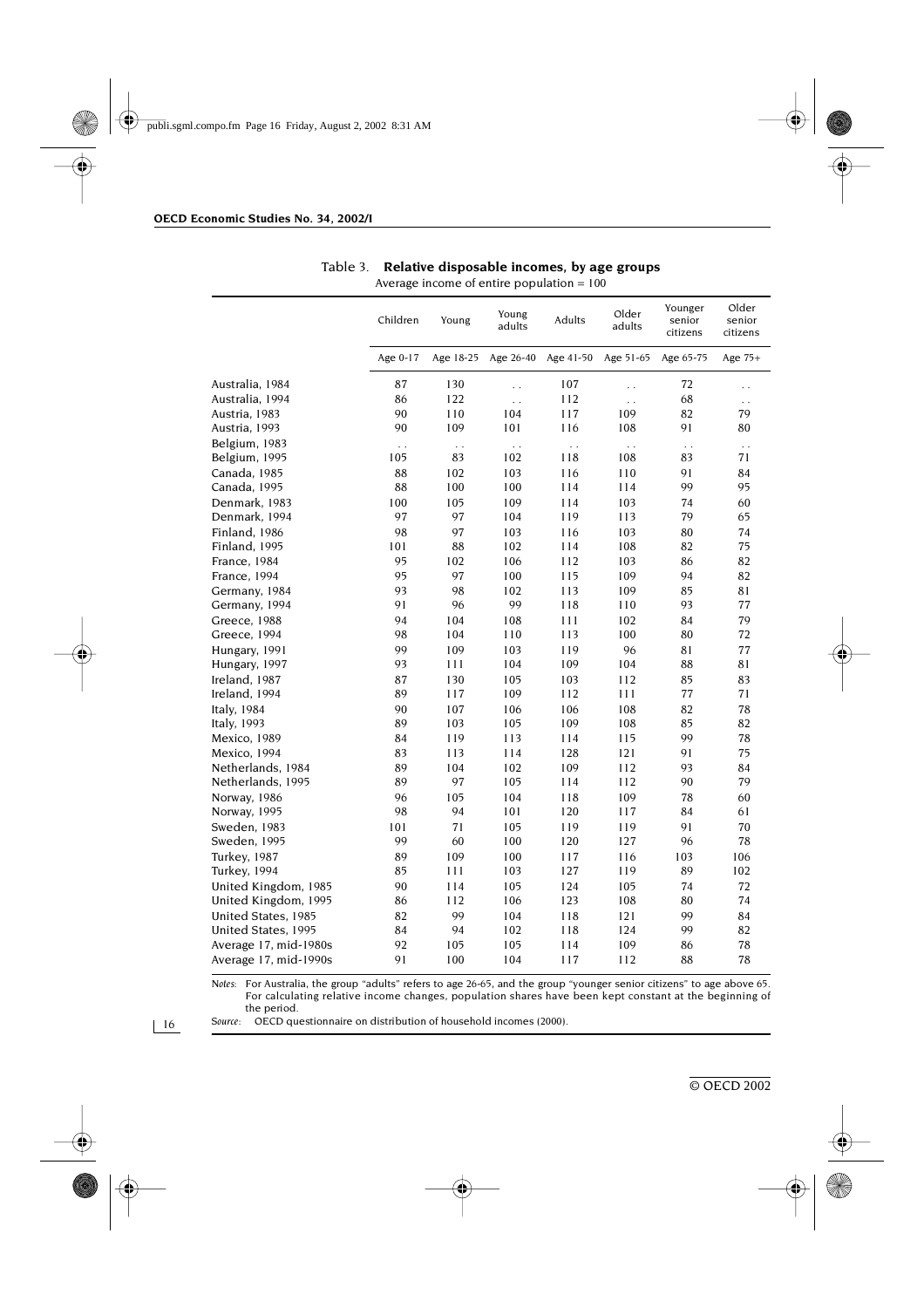the population average. The richest age group are individuals aged 41 to 50 (and indeed this is true within every country, other than the United States and Sweden). Beyond 65, average incomes are 10 per cent below the population average, falling to 20 per cent below average for those aged over 75.

However, the changes in this distribution have been significant. In nearly all countries people aged 41-50 have seen an increase in incomes relative to the average of all age groups between the mid-1980s and mid-1990s. Even more strikingly, in most countries, elderly age groups also benefited from changes in the income distribution, in particular those just before or just after retirement: relative incomes of those aged 51 to 65 increased by 3 percentage points on average, and relative incomes of those aged 66 to 74 increased 2 percentage points (falls in incomes beyond the age of 65 being found in Australia, Greece, Ireland, Mexico, the Netherlands and Turkey). However, relative incomes of those aged 75 and over increased by less, if at all.

In stark contrast, younger age groups lost ground during the past ten years: relative incomes of children decreased by approximately 1 percentage point, on average, and those of persons aged 18 to 25 by 5 percentage points. This latter development is linked to delayed labour market entry of younger people due to longer education periods and/or unemployment.

There are large differences in standards of living across different family types. Persons living in households with only one adult generally have lower relative incomes than those living in households with two or more adults (Table 4). The gap between the incomes of the two types of households has not become smaller over time. Lone parents have – by far – the lowest relative incomes, usually between half to two-thirds the level of the average income of the entire working-age population. Only in three Nordic countries, Austria and Greece did they have relative incomes above two-thirds of the average. Their income position relative to the rest of the population has declined in recent years in half the countries. Relative incomes of persons living in two-adult households with children did not move very much (except in Austria and Greece where they increased and in Mexico where they decreased). Those living in two or more adult households without children improved their income position in six countries, particularly in Mexico but lost ground in another four countries, particularly in Austria.

These patterns in the distribution of income are replicated to some extent when looking at poverty rates. Taking the average of all countries, people aged under 25 and over 65 have higher than average poverty rates. The only two countries in which poverty rates of *all* ages increased were the Netherlands and the United Kingdom, and relative poverty declined across all age groups in Australia. Elsewhere, the age profile of poverty has shifted. Overall, whereas the probability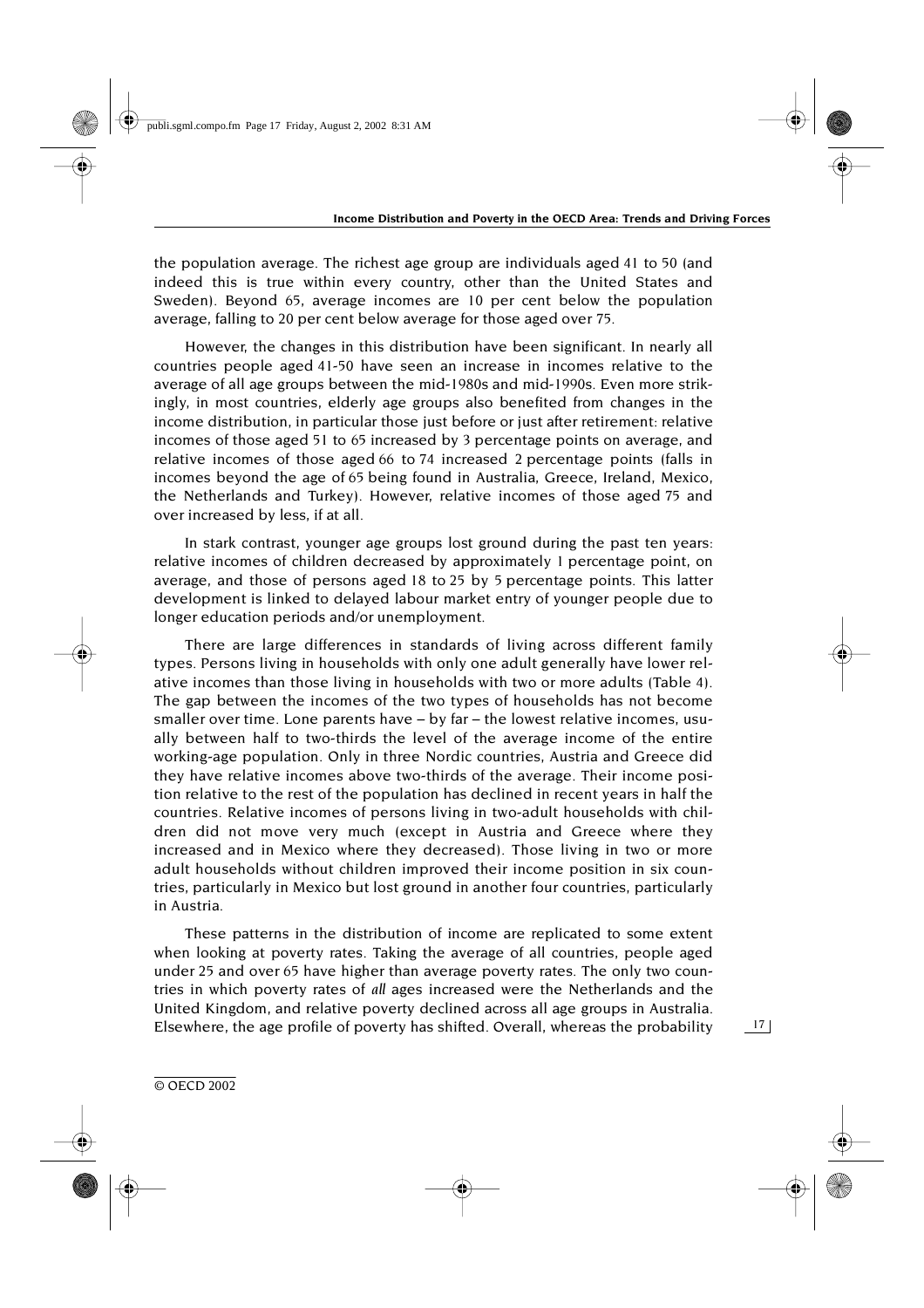|                       | ັ             |               |               |             |
|-----------------------|---------------|---------------|---------------|-------------|
|                       | Single adult, | Single adult, | Two adults,   | Two adults, |
|                       | with children | no children   | with children | no children |
| Australia, 1984       | 53            | 99            | 92            | 131         |
| Australia, 1994       | 57            | 92            | 93            | 129         |
| Austria, 1983         | 63            | 93            | 95            | 121         |
| Austria, 1993         | 87            | 85            | 98            | 110         |
| Belgium, 1995         | 69            | 126           | 85            | 125         |
| Canada, 1985          | 50            | 90            | 94            | 121         |
| Canada, 1995          | 57            | 85            | 94            | 120         |
| Denmark, 1983         | 61            | 77            | 101           | 113         |
| Denmark, 1994         | 59            | 75            | 100           | 115         |
| Finland, 1986         | 75            | 75            | 100           | 113         |
| Finland, 1995         | 76            | 75            | 100           | 112         |
| France, 1984          | 73            | 95            | 96            | 113         |
| France, 1994          | 66            | 94            | 97            | 113         |
| Germany, 1984         | 55            | 87            | 95            | 113         |
| Germany, 1994         | 57            | 90            | 95            | 112         |
| Greece, 1988          | 68            | 104           | 95            | 112         |
| Greece, 1994          | 82            | 98            | 97            | 107         |
| Italy, 1984           | 57            | 97            | 91            | 118         |
| Italy, 1993           | 52            | 93            | 91            | 118         |
| Mexico, 1989          | 75            | 133           | 87            | 151         |
| Mexico, 1994          | 62            | 124           | 85            | 161         |
| Netherlands, 1984     | 60            | 90            | 92            | 121         |
| Netherlands, 1995     | 55            | 80            | 93            | 123         |
| Norway, 1986          | 65            | 81            | 99            | 115         |
| Norway, 1995          | 67            | 73            | 99            | 117         |
| Sweden, 1983          | 76            | 77            | 101           | 126         |
| Sweden, 1995          | 72            | 74            | 101           | 131         |
| <b>Turkey</b> , 1994  | 65            | 107           | 91            | 169         |
| United Kingdom, 1985  | 59            | 87            | 94            | 124         |
| United Kingdom, 1995  | 51            | 92            | 93            | 127         |
| United States, 1985   | 46            | 100           | 92            | 130         |
| United States, 1995   | 49            | 99            | 93            | 127         |
| Average 15, mid-1980s | 62            | 92            | 95            | 122         |
| Average 15, mid-1990s | 63            | 89            | 95            | 121         |

# Table 4. **Relative disposable incomes, by family types**

Average income of working-age population  $= 100$ 

*Notes:* Two adults refer to two and more adults. For calculating relative income changes, population shares have been kept constant at the beginning of the period.

*Source:* OECD questionnaire on distribution of household incomes (2000).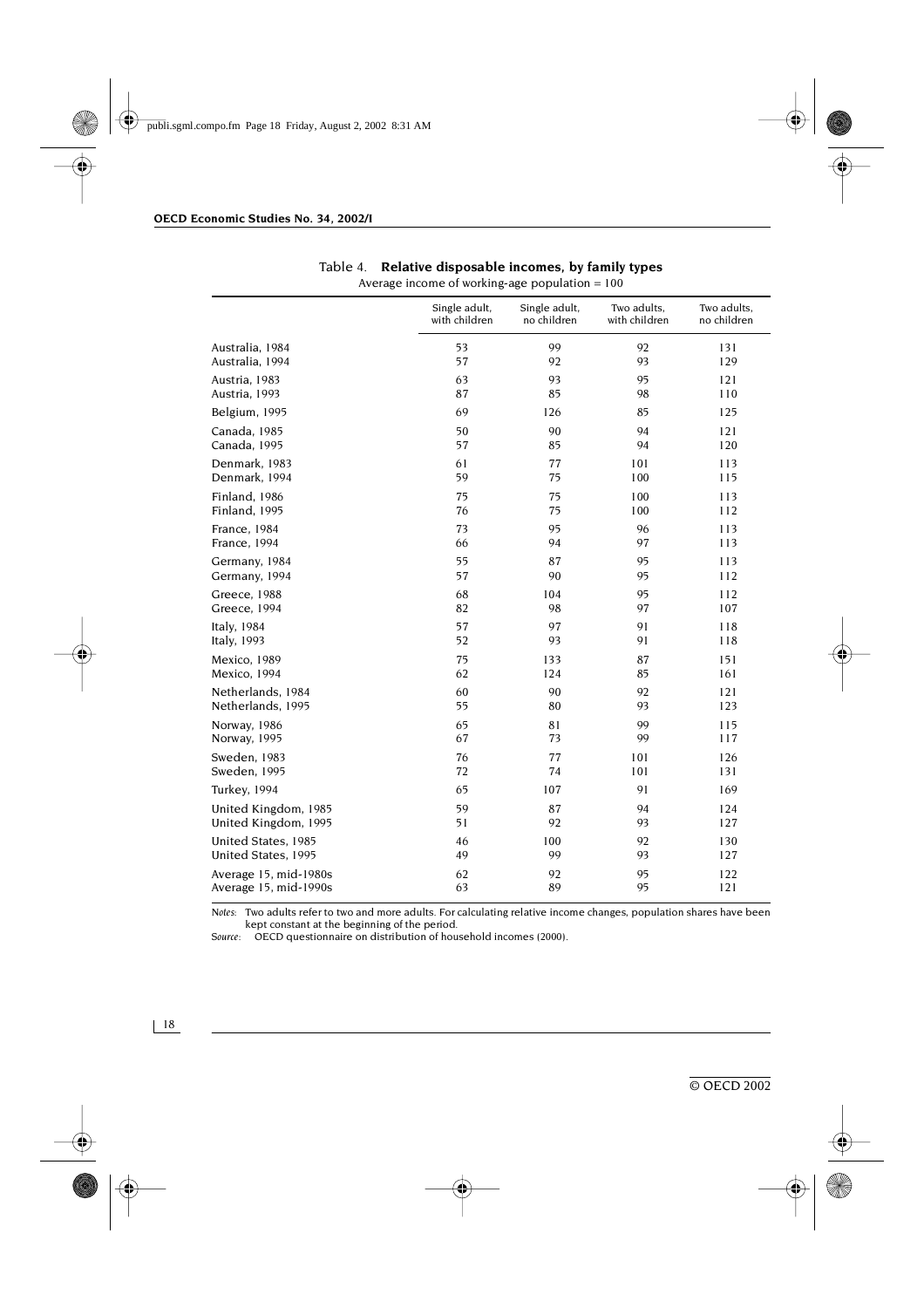of the younger age groups being poor has been rising relative to the average since the mid-1980s, for the older age groups it has generally been declining (particularly in Canada, Denmark and France). At the same time, as already described, the number of people in the younger age groups has been declining and the number of older persons has been rising. As a result, despite a higher proportion of young people having low incomes, the proportion of poor people who are young has not changed much.

Child poverty has risen in about half of all countries, and declined in half. Child poverty has moved sharply up the political agenda in many countries, reflecting much greater concern about the effects of poverty in childhood on future life-chances. It is becoming relatively common for countries to set targets for reducing child poverty. Children are, in general, represented in the poor population as much as in the entire population. The exceptions are the four Nordic countries, with child poverty rates well below the average for the population, and Canada, Hungary, the Netherlands, the United Kingdom and the United States, where child poverty exceeds the average (Oxley *et al.*, 2001). There are some remarkable differences between countries. In Hungary, Italy, Mexico, Turkey, the United Kingdom and the United States persons in families with children have a considerably higher poverty risk than those families without children. The other extreme is Belgium and the four Nordic countries where *childless* families are more likely to experience poverty than families with children.

On average, single parents are represented three times as often in the poor population than in the working-age population as a whole. This over-representation has however been decreasing over time in about half the countries and this decline was especially notable in Australia, Canada, Germany and the four Nordic countries. Poverty rates of lone parents, however, remain high in almost all countries studied. In some countries (Canada, Denmark, Germany, Netherlands, United Kingdom) their poverty rates are as much as four times higher than for the total working age population. A remarkable exception is Sweden. In this country, poverty rates for persons living in single parent households fell significantly during the past 10 to 20 years, and are today at the same low level as for the entire population, and slightly lower than for the working-age population.

Whilst the *chance* of being poor varies sharply across groups, this information is not enough to give a full picture of poverty. Lone parents are particularly likely to be poor, but they remain a relatively small part of the poor population. Persons in families with children made up around one-third or less of the poor population in the four Nordic countries and Belgium, but a majority in the other countries, and more than 70 per cent in Hungary, Italy, Mexico, Turkey, the United Kingdom and the United States. Single parents account for 20 per cent to 25 per cent of the poor population in Australia, Canada, Denmark, the Netherlands, Norway and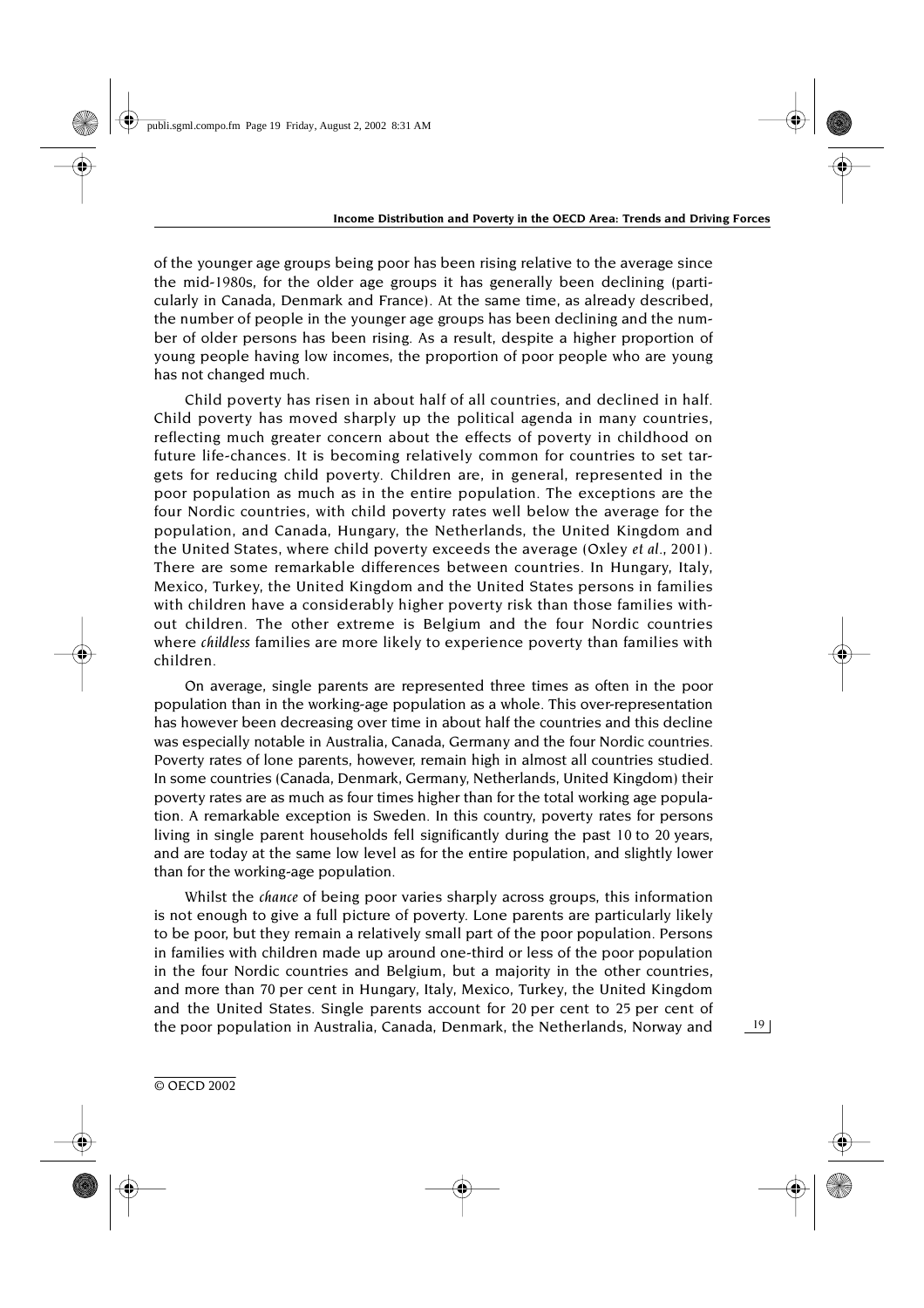the United States, and over one-third of those with low incomes in the United Kingdom. On the other hand their share is below 5 per cent in Greece, Italy and Mexico and negligible in Turkey.

### **DRIVING FACTORS OF CHANGING INCOME DISTRIBUTIONS**

The distribution of income and the level of poverty can best be understood as being determined by two factors: differences in market income and the redistributive impact of fiscal and social policy. In policy discussions, most attention is given to the effects of taxes and transfers, *i.e.* how much governments take from one group and give to another. This is indeed of great importance, and there are large differences in the extent of this redistribution of income across countries. However, before looking at how government redistributes income, it is important to understand why it is that some groups have little income other than income transfers, and why others have sufficient incomes for governments to tax them for redistribution.

The analysis in the following two sections is confined to the working-age population, in order to abstract from changes that took place in shares of public and private pensions.<sup>6</sup> These sections explore the extent to which shifts in components of disposable income (market income, transfers and taxes) and trends in employment concentration within and across households contributed to changes in income inequality. What is particularly interesting is that whereas governments have taken different approaches to redistribution over the past ten or 20 years (in some countries redistribution has increased, in others it has not), there is a common, underlying trend in the distribution of income *before* taxes and transfers towards increasing inequality.

#### **Driving factors: I. Market incomes**

#### *Market income distribution*

In many national studies, the distribution of market income has been described as widening, and gross earnings have been identified as the main contributor to increased overall income inequality. Table 5 confirms this picture. It shows the allocation market income and its two components – gross earnings and capital/self-employment income – across three income groups: the bottom three deciles ("lower incomes"), the four middle deciles ("middle incomes"), and the top three deciles ("higher incomes"). The shares of earnings and other market incomes going to the lower incomes are small: the poorest 30 per cent of the population receive between 6 and 12 per cent of total market income in most countries. While it should not be surprising that very few people in the bottom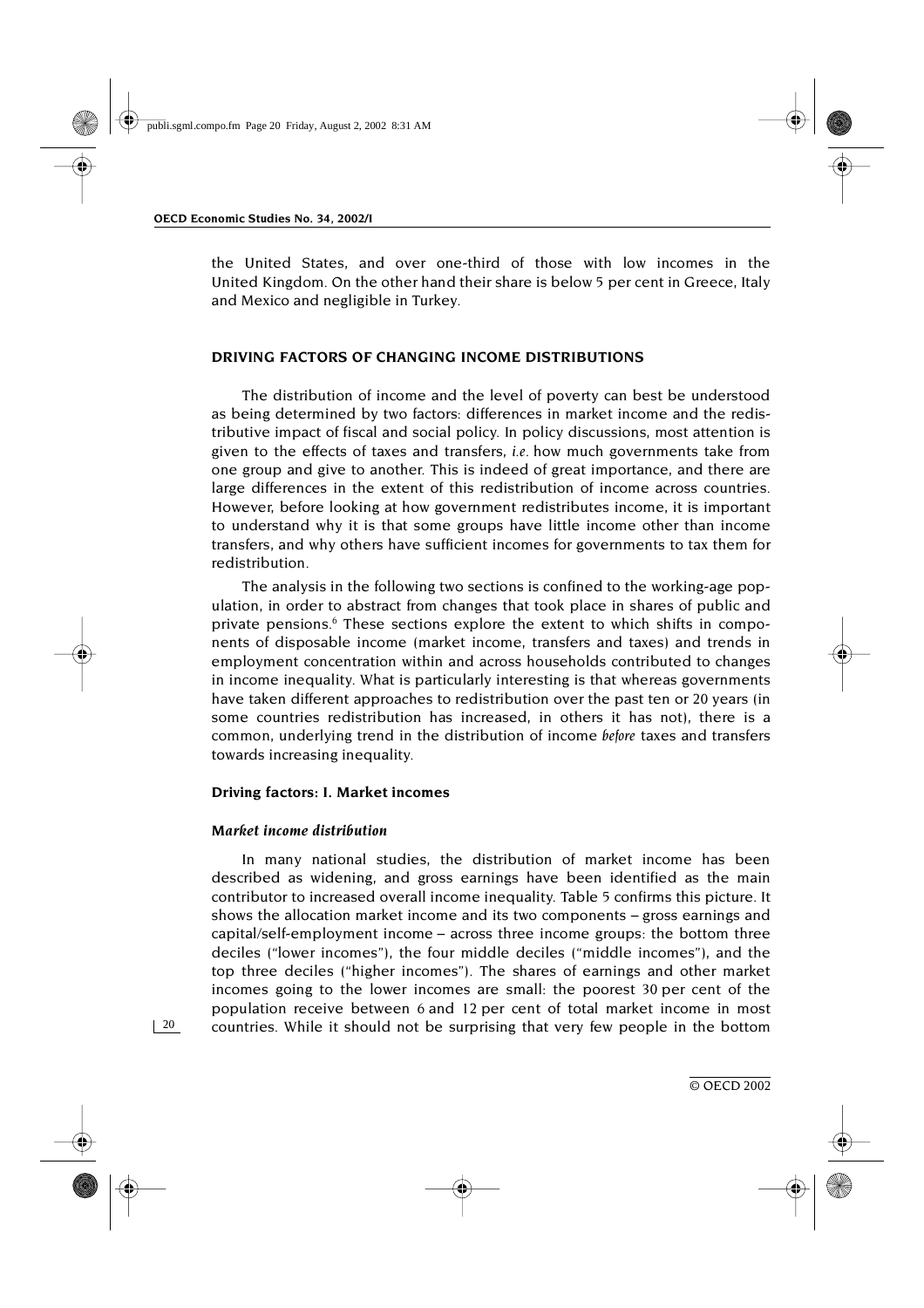|                      | Share of earnings,<br>mid-1990s |               |                | Share of capital<br>and self-employment income,<br>mid-1990s |               |                | Share of total market income,<br>mid-1990s |               |                |
|----------------------|---------------------------------|---------------|----------------|--------------------------------------------------------------|---------------|----------------|--------------------------------------------|---------------|----------------|
|                      | Poorest<br>30%                  | Middle<br>40% | Richest<br>30% | Poorest<br>30%                                               | Middle<br>40% | Richest<br>30% | Poorest<br>30%                             | Middle<br>40% | Richest<br>30% |
| Australia            | 6.3                             | 36.7          | 57.0           | 13.8                                                         | 32.3          | 53.9           | 7.4                                        | 36.0          | 56.6           |
| Belgium              | 7.4                             | 38.8          | 53.8           | 7.2                                                          | 16.0          | 76.7           | 7.4                                        | 33.8          | 58.8           |
| Canada               | 9.2                             | 36.7          | 54.1           | 11.2                                                         | 29.3          | 59.5           | 9.6                                        | 35.5          | 54.9           |
| Denmark              | 11.1                            | 39.0          | 49.9           | 13.5                                                         | 27.3          | 59.2           | 11.4                                       | 37.8          | 50.8           |
| Finland              | 7.5                             | 36.8          | 55.7           | 18.4                                                         | 31.9          | 49.7           | 10.2                                       | 35.6          | 54.2           |
| France               | 10.7                            | 35.7          | 53.6           | 12.1                                                         | 20.8          | 67.1           | 10.9                                       | 33.5          | 55.6           |
| Germany              | 12.2                            | 37.4          | 50.4           | 9.2                                                          | 28.3          | 62.5           | 11.9                                       | 36.3          | 51.8           |
| Greece               | 9.6                             | 36.7          | 53.6           | 14.2                                                         | 31.4          | 54.4           | 11.7                                       | 34.3          | 54.0           |
| Hungary              | 8.5                             | 34.0          | 57.5           | 8.8                                                          | 22.6          | 68.6           | 8.6                                        | 32.0          | 59.4           |
| Ireland              | 4.8                             | 34.9          | 60.3           | 8.9                                                          | 27.1          | 63.9           | 5.7                                        | 33.2          | 61.1           |
| Italy                | 10.4                            | 37.2          | 52.4           | 5.9                                                          | 20.3          | 73.8           | 9.0                                        | 31.9          | 59.1           |
| Mexico               | 5.3                             | 24.8          | 69.9           | 9.1                                                          | 22.7          | 68.2           | 6.4                                        | 24.1          | 69.4           |
| Netherlands          | 9.9                             | 38.3          | 51.8           | 10.8                                                         | 30.7          | 58.6           | 10.0                                       | 37.1          | 52.8           |
| Norway               | 11.6                            | 41.0          | 47.4           | 8.7                                                          | 21.2          | 70.1           | 11.0                                       | 37.3          | 51.7           |
| Sweden               | 8.8                             | 37.3          | 53.9           | 16.1                                                         | 30.0          | 53.9           | 9.3                                        | 36.9          | 53.9           |
| Turkey               | 12.3                            | 35.5          | 52.2           | 6.0                                                          | 18.2          | 75.8           | 8.0                                        | 23.9          | 68.1           |
| United Kingdom       | 6.9                             | 36.3          | 56.7           | 11.3                                                         | 28.6          | 60.0           | 7.8                                        | 34.9          | 57.4           |
| <b>United States</b> | 8.9                             | 35.1          | 56.0           | 9.2                                                          | 26.2          | 64.6           | 8.9                                        | 33.9          | 57.1           |
| Average (13)         | 9.0                             | 37.2          | 53.8           | 11.2                                                         | 26.4          | 62.4           | 9.3                                        | 35.3          | 55.4           |
| Change mid-1980s     |                                 |               |                |                                                              |               |                |                                            |               |                |
| to mid-1990s         | $-1.7$                          | $-0.5$        | 2.2            | $-2.8$                                                       | $-0.7$        | 3.5            | $-1.7$                                     | $-0.6$        | 2.3            |

### Table 5. **Distribution of market income: proportion of different sources of income received by different income groups of the working-age population**

*Notes:* Data for Greece, Hungary, Mexico and Turkey refer to market incomes net of taxes and are therefore not entirely comparable with the results from the other countries. They are excluded from the average. For calculating the average of percentage point changes, Belgium has also been excluded due to lack of mid-1980s data. Income groups were built on the basis of final disposable adjusted income.

*Source:* OECD questionnaire on distribution of household incomes (2000).

deciles have much income from capital, it is striking that nearly one-third of the working-age population has so little income from labour. This suggests that barriers to working play a critical role in explaining low incomes, a linkage that is examined in greater detail below. In contrast, the richest 30 per cent of the population have something between 50 per cent and 60 per cent of all market income, the exceptions being Mexico and Turkey, where the richer part of the population commands an even greater share of market income.

Furthermore, the trend has been for the top 30 per cent of the population to receive an ever larger proportion of capital and labour income, the only exception being Ireland. At the same time, those with incomes at the bottom of the distribution have seen a relative decline in market income in all countries; and those in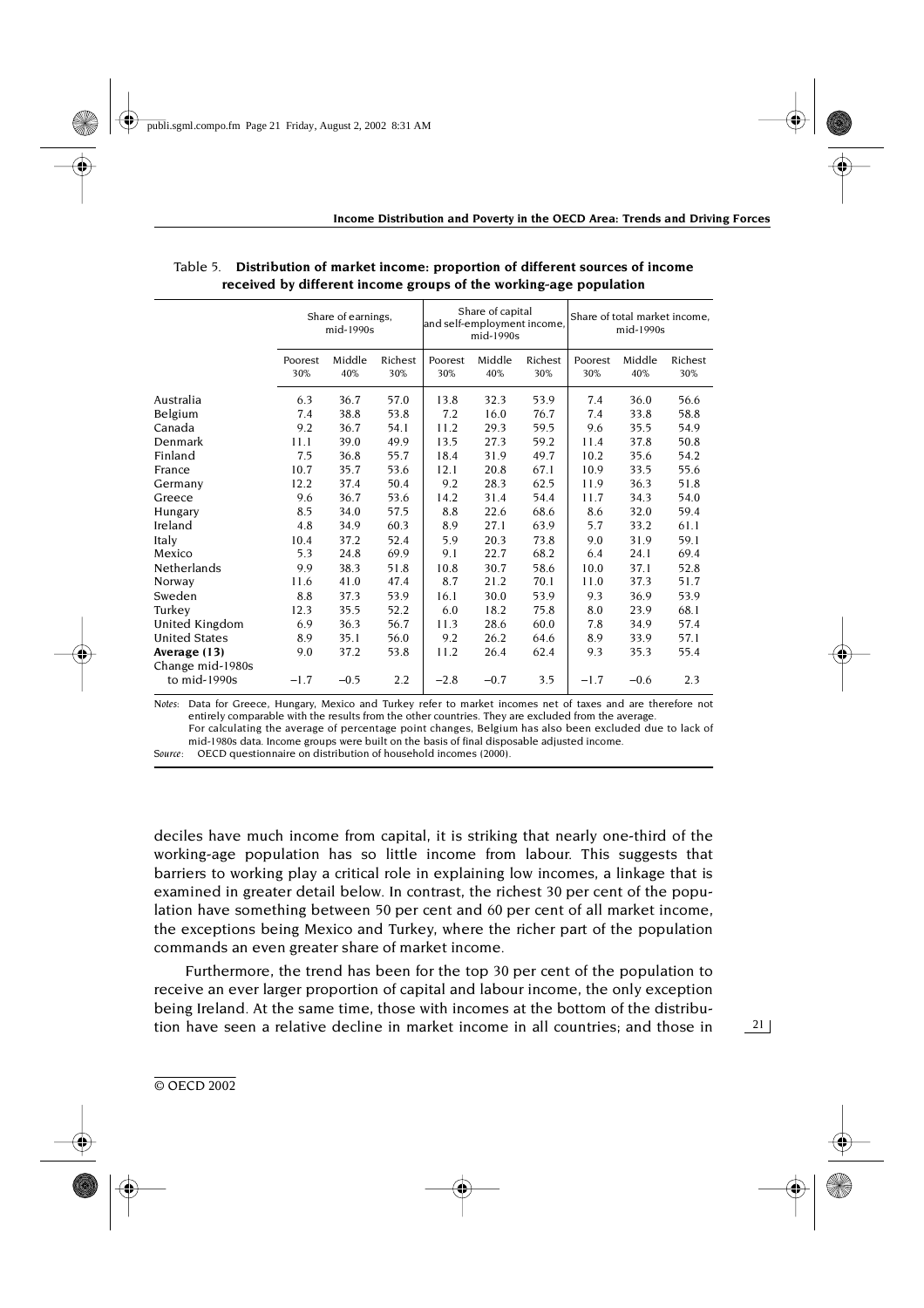the middle of the distribution in most countries, as well. Among market incomes, the dispersion of capital and self-employment incomes increased particularly rapidly, although country patterns are much more diversified than for earnings.

This pattern of a widening distribution of market income predates the mid-1980s, going back to the 1970s in many, albeit not all, countries. The *underlying* trend in the distribution of market income has been towards a widening. Whatever governments have been doing to taxes and transfers in order to make economies and societies more or less equal according to political preferences<sup>7</sup> has been happening against this backgrounds of the richer groups getting relatively richer, and the poorer groups receiving relatively less income from their efforts in working or saving.

There have been some recent trends in the economy which have widened the distribution of market incomes. Unemployment was higher in most countries in the mid-1990s than in the mid-1980s and 1970s. Those with particularly valuable skills in the new economy have been able to command very high rates of remuneration. The rate of return on capital has been high in the 1990s. But these "explanations" are only part of the story. After all, unemployment may have been high, but because female employment had continued to rise, employment rates were nearly as high as they had ever been.

The main contributor to increased overall income inequality has been the distribution of gross earnings across households. The shares of earnings going to the lower income groups has fallen in practically all countries. In addition, capital and self-employment income has also become more unequally distributed, although because such income is small in comparison with earnings, the overall effects are less important.

#### *The importance of the earnings distribution and employment polarisation*

Talking about widened earnings distribution as the cause of widened market income distribution just pushes the key question back further: what has been causing the widening in the earnings distribution? An important part of the answer lies in the allocation of employment across and within households. "Work" is becoming more concentrated in some households. In other words, there are more households where all adults are working, more households where no adults are working, and fewer households where there is at least one adult working and one adult not working. This process – the simultaneous increase in both workless and fully employed households – has been described as a process of "employment polarisation" by Gregg and Wadsworth (1996). OECD (1998) found this process being at work in nine of 11 European OECD Member countries.

Table 6 divides the population where the head of the household is still of working-age into three groups: those where every adult who is present in the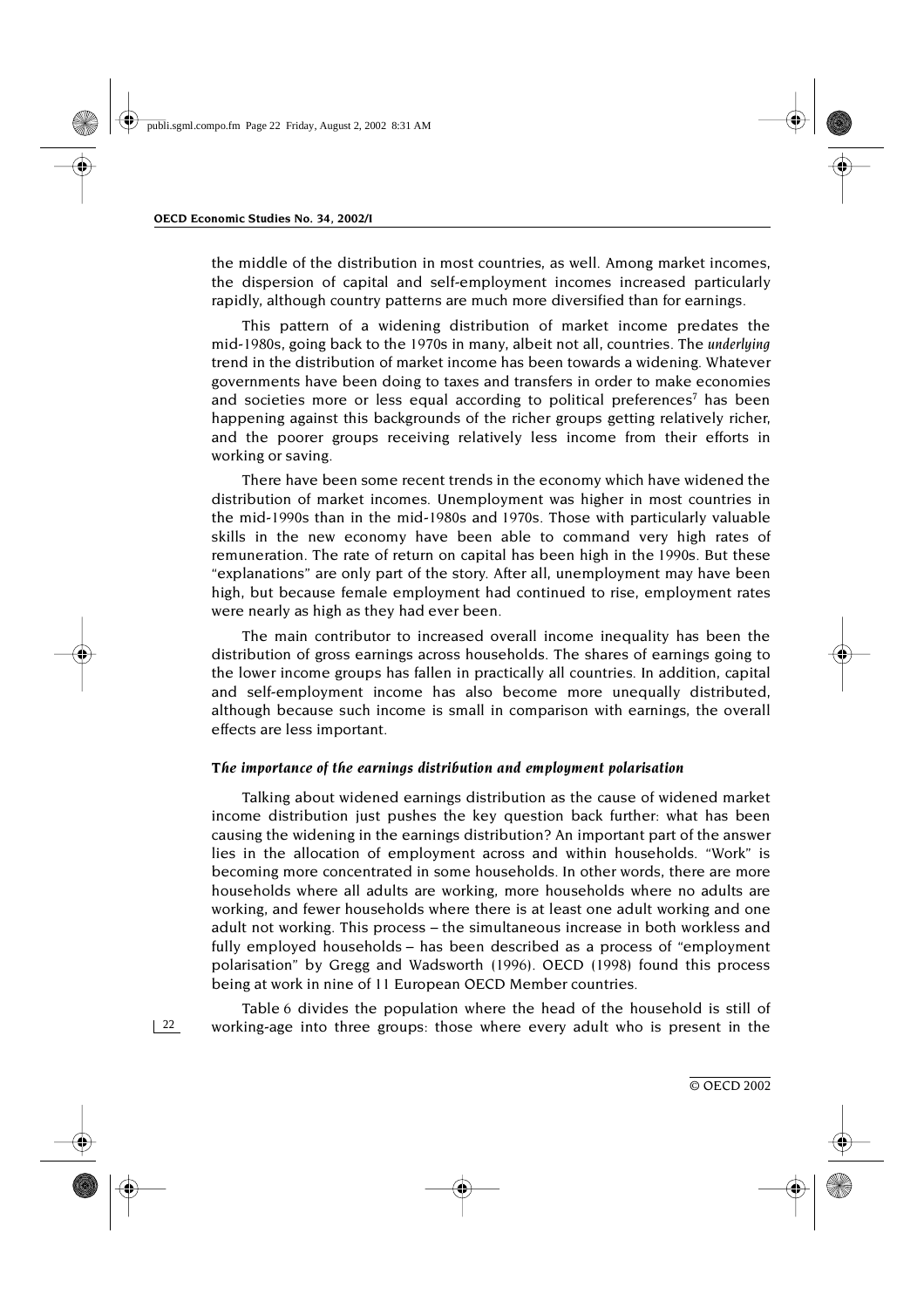|                                 |                | Population shares |         |  |  |  |  |
|---------------------------------|----------------|-------------------|---------|--|--|--|--|
|                                 | Fully employed | Workless          | "Mixed" |  |  |  |  |
| Australia, 1984-1994            | 5.2            | 1.7               | $-7.0$  |  |  |  |  |
| Austria, 1983-1993              | 13.7           | 0.6               | $-14.4$ |  |  |  |  |
| Canada, 1985-1995               | 1.9            | 1.9               | $-3.8$  |  |  |  |  |
| Denmark, 1983-1994              | $-0.4$         | 2.5               | $-2.0$  |  |  |  |  |
| Finland, 1986-1995              | $-0.8$         | 4.1               | $-3.3$  |  |  |  |  |
| France, 1984-1994               | 4.1            | 1.1               | $-5.2$  |  |  |  |  |
| Germany, 1984-1994              | 0.1            | 1.4               | $-1.5$  |  |  |  |  |
| Greece, 1988-1994               | 8.4            | $-1.3$            | $-7.1$  |  |  |  |  |
| Italy, 1984-1993                | 0.2            | 4.7               | $-4.9$  |  |  |  |  |
| Mexico, 1989-1994               | 5.7            | 0.8               | $-6.5$  |  |  |  |  |
| Netherlands, 1984-1995          | 14.4           | 1.6               | $-16.1$ |  |  |  |  |
| Norway, 1986-1995               | 2.0            | 4.8               | $-6.8$  |  |  |  |  |
| Sweden, 1983-1995               | $-1.2$         | 3.4               | $-2.2$  |  |  |  |  |
| United Kingdom, 1985-1995       | 4.8            | 0.6               | $-5.4$  |  |  |  |  |
| <b>United States, 1985-1995</b> | 3.1            | $-0.6$            | $-2.5$  |  |  |  |  |
| Average change                  | 4.1            | 1.8               | $-5.9$  |  |  |  |  |
| Average levels mid-1990s        | 64.7           | 9.8               | 25.5    |  |  |  |  |

|  | Table 6. Changes in households' employment concentration |  |  |
|--|----------------------------------------------------------|--|--|
|--|----------------------------------------------------------|--|--|

Percentage point change in the distribution of working-age households

*Notes:* "Fully employed households" are households in which all adult persons have an employment; "workless households" households in which no person has an employment; and "mixed households" two or more adult households with only one earner. Data refer to households with a head of working-age. Changes are percentage point changes.

*Source:* OECD questionnaire on distribution of household incomes (2000).

household is working; those where no adult in the household is working, and "mixed" households where one adult is working and the other adult(s) is (are) not. The share of those living in households where there is full employment increased in all but three of the 15 countries. The share of people in workless households also increased in most countries, and the share of persons in "mixed" households (those with two or more adult households with only one earner) declined in all 15 countries during the ten-year period. Overall, the evidence suggests that employment polarisation took place in ten countries. Exceptions are the Nordic countries, where the share of persons in fully-employed households slightly decreased and Greece and the United States, where the proportion of those in workless households decreased.

Of course, the *quantity* of work across households is only part of the story. The *wage rates* that people get when they work must be added to the equation in order to explain changes in earnings distribution. Here the story varies across countries. As described in OECD (1996), there has been little common trend across countries in wage rates of those in full time work. Large increases in earnings dispersion certainly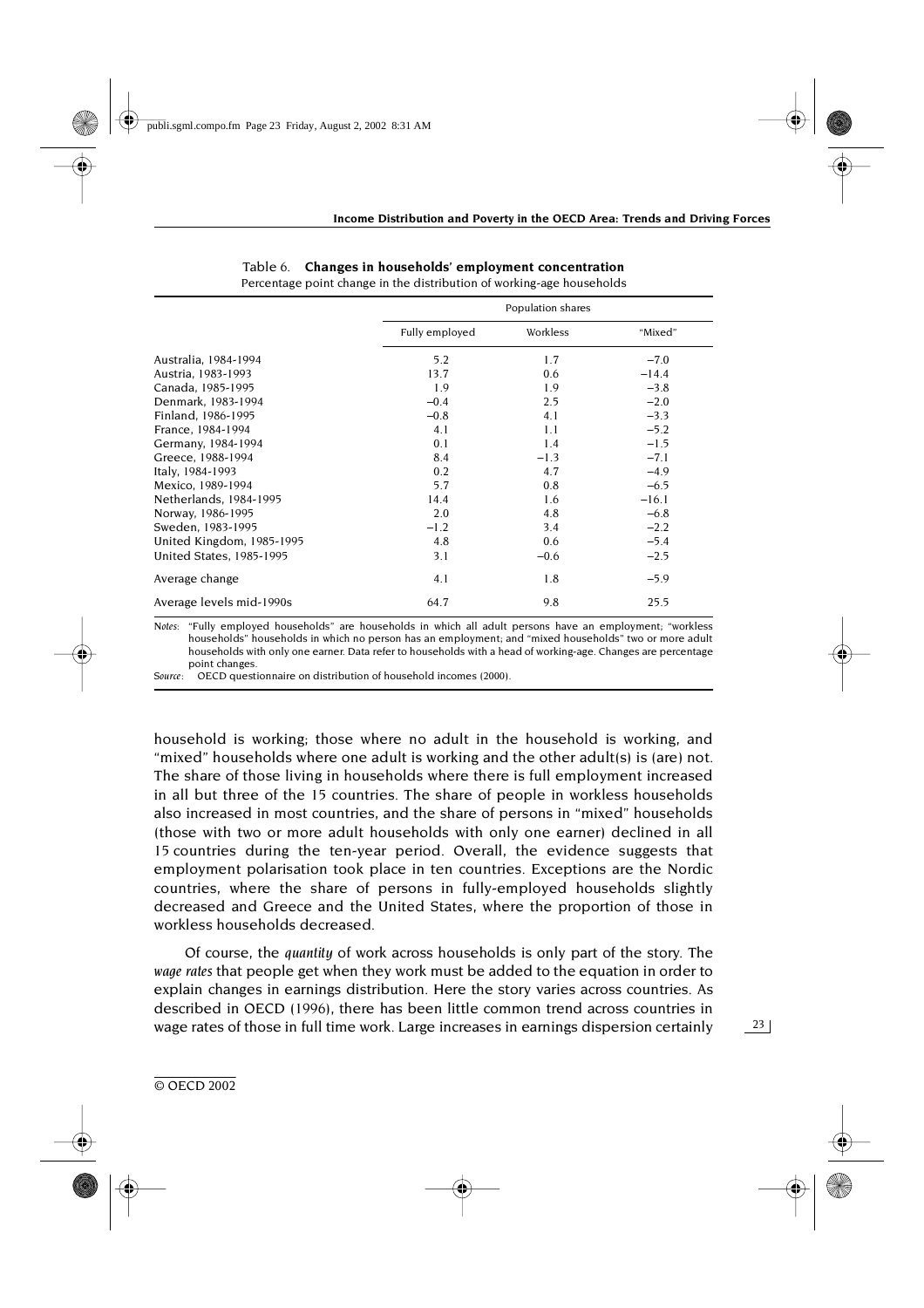24

have taken place in some countries (the United Kingdom, the United States), but not in others (Canada, Finland, Germany). But of course trends in earnings are inextricably related to trends in employment. Low-skilled (low-wage) workers are much more likely to be without work than higher-skilled (high-wage) workers.

In order to assess the possible effects of employment concentration for trends in income distribution, aggregate changes in inequality can be decomposed into three parts, $8$  on the basis of the three employment groups (persons in fully employed, workless and "mixed" households):

- first, a "within group" inequality effect: if inequality in one of the three groups increases, overall inequality would increase, population shares held constant;
- second, a "between group" effect: if two groups had the same internal distribution, but the difference between the average incomes of the groups widens, overall inequality would increase, population shares held constant;
- finally, a "structural" effect, brought by the changing shares of each of the three groups in the population.

In ten of the 15 countries considered, the "within group" effect was the main contributor to changes in overall inequality, both up and downwards: Austria, Canada and Denmark for decreases in inequality, and Australia, Finland, Italy, Mexico, the Netherlands, Norway and the United Kingdom for increases. This means that in a majority of countries, changes in overall inequality were driven by increased (or decreased) income dispersion *within* different households' employment categories. The effect of growing disparities *between* the three employment categories played a major role only in Germany and the United States, pushing overall inequality up. The structural effect, *i.e. changing shares* among the three employment categories, made a significant contribution to inequality reduction in France and Greece. This effect was also somewhat important in the Nordic countries, but playing an inequality-increasing role there.

Poverty rates for those living in households with two or more earners are very low (under 1 per cent of two-earner households in Austria, Belgium, Denmark, Germany, Norway and Sweden and under 6 per cent in all countries other than Mexico and Turkey, where the poverty rate exceeds 13 per cent) and these rates have been on a downward trend since the 1980s. On the other hand, poverty rates for those in workless households are very high – over 18 per cent in all countries other than Belgium and Denmark, and over 40 per cent in Canada, Germany, Ireland and the United States. The poverty rate of workless households has generally been increasing (but did actually decrease considerably in Australia, Denmark, Norway and Sweden). In most countries, people in workless households are represented three to five times as often in the poor population than they are in the total working-age population.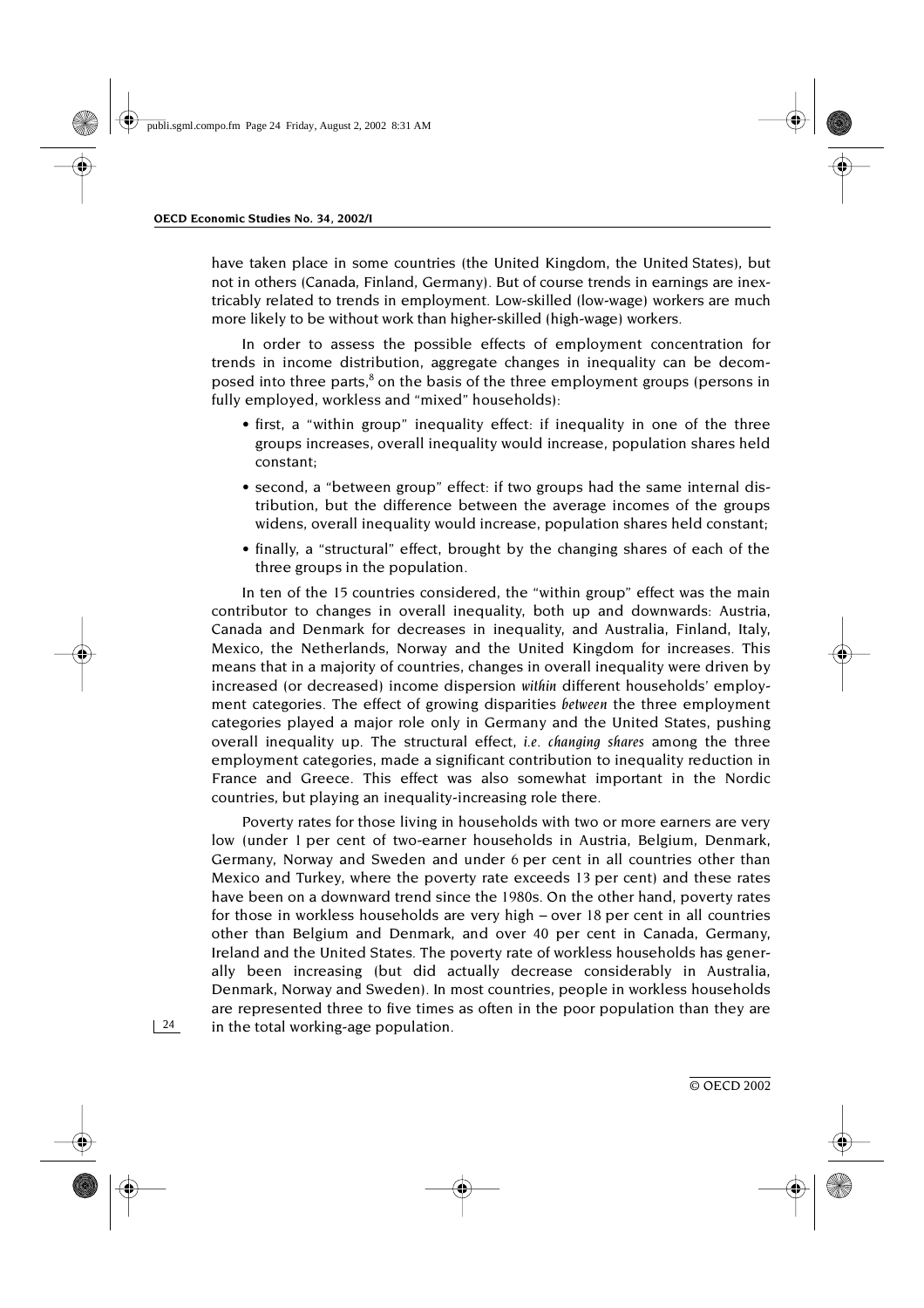The importance of work in explaining income distribution and poverty changes can be seen as the primary cause of many changes in the relative income of particular groups. Why has the position of youths declined? At least in part because employment rates have declined. What explains the very low income of lone parents? The very low employment rates are often the key factor. Hence the striking result referred to above that lone parents in Sweden are not at greater risk of poverty than others in the population is explained mainly by the fact that a large majority of Swedish single parents are working: almost nine out of ten, whereas in most other countries the share of single parents who are working is between 50 and 70 per cent. Poverty rates for single parents who do not work are very high in all countries and, with the exception of Mexico, are at least twice as high as those for working single parents. In Canada, Germany, Italy, the United Kingdom and the United States, more than 60 per cent of non-working single parents are poor.

## **Driving factors: II. Transfers and taxes**

Across the income distribution, most household income is market income – income which comes from work, or from the returns to investment. However, governments tax that income and distribute cash transfers, so altering *disposable* income. This is illustrated in Figure 2, which compares changes in the distribution of market incomes over the past ten years with changes in the distribution of disposable incomes. When juxtaposing these trends, it can be seen that in almost all countries the gains of the highest income quintile are substantially higher for market income than for disposable income. By contrast, market income shares for the lowest quintile (and most often for both lowest quintiles) declined substantially (exceptions being Ireland and, to a lesser extent, the United States). In a great majority of countries, the workings of tax/transfer systems resulted in disposable household incomes falling by less than the fall in market incomes for the lower quintiles, and in four countries the falling trend of market incomes actually was reversed (Australia, Canada, Denmark and France). However, in Italy and the Netherlands, both market and disposable income fell by the same amount for the lowest quintile and in Germany the income losses of the lowest quintile were higher after than before taxes and transfers.

## **(Re)distributive patterns of family and unemployment benefits**

Benefit systems redistribute income. But they do not primarily redistribute from rich to poor. Rather, they redistribute from young to old, from those who work to those who do not, and from childless families to families with children. In most countries (Australia and New Zealand being exceptions), most benefits are based not on the income of the individual or family, but on the circumstances of the family and the individuals that make up the family more generally.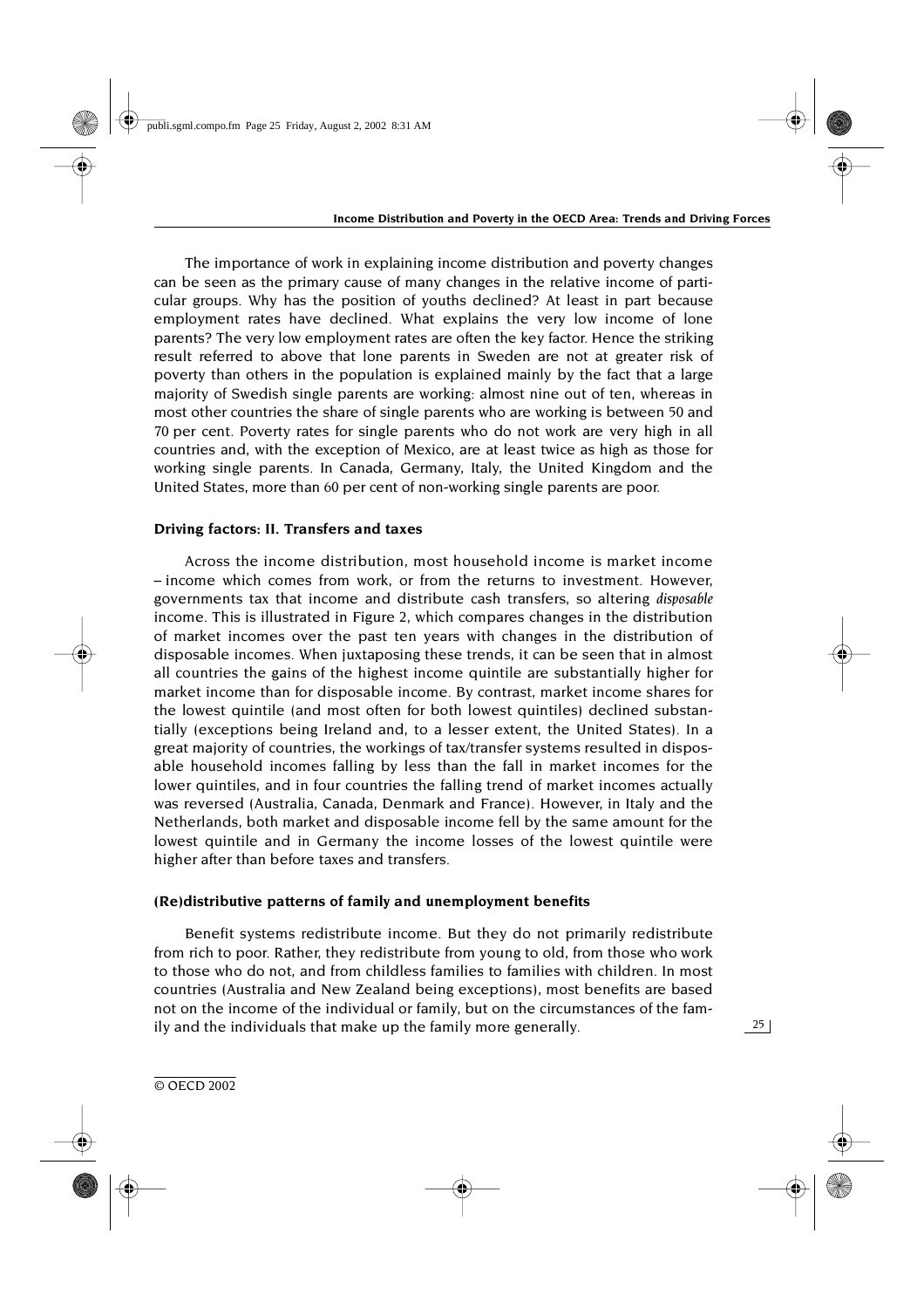## Figure 2. **Gains and losses by income quintiles: market income and disposable income**

Working-age population, mid-1980s to mid-1990s



26

© OECD 2002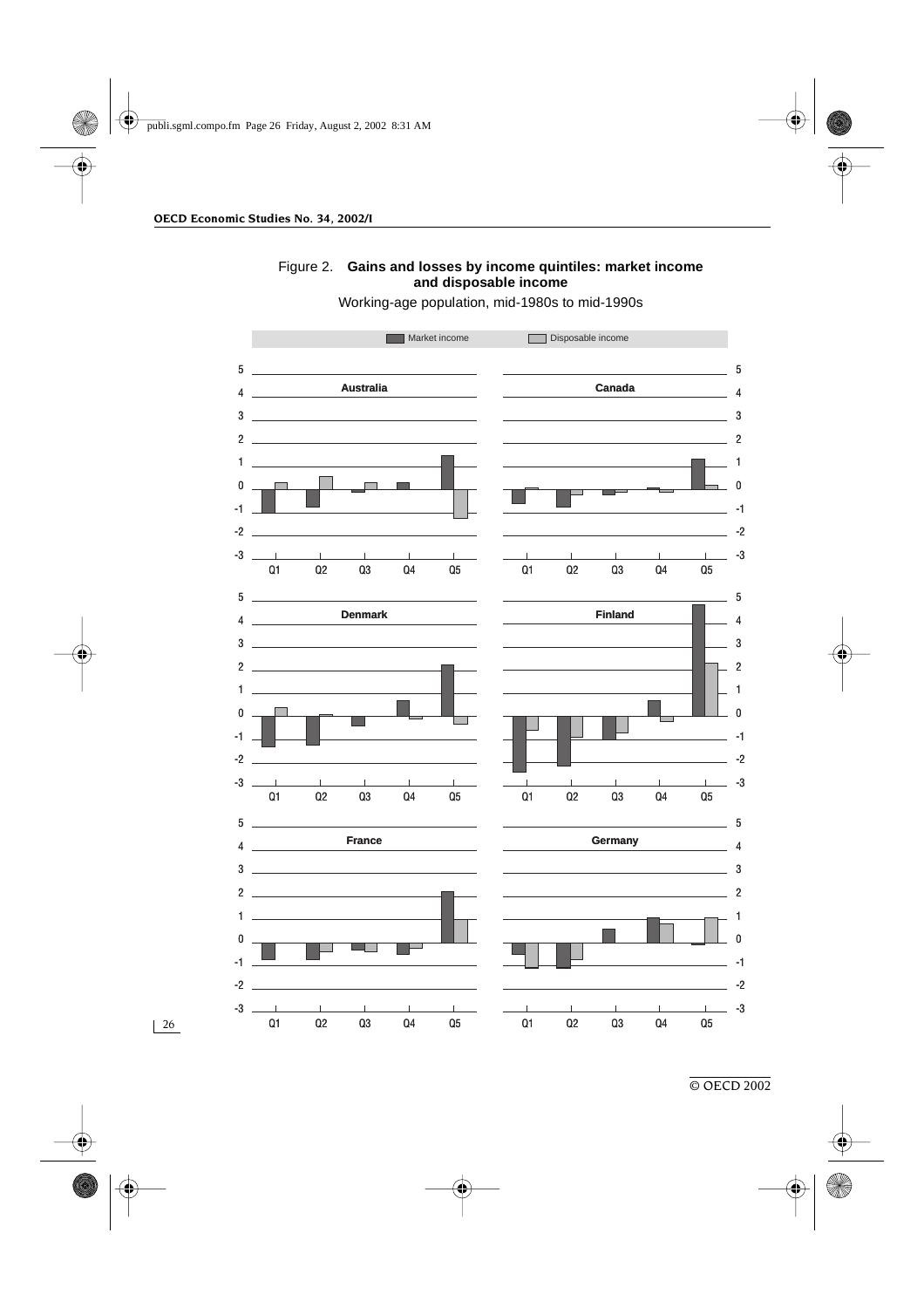27

## Figure 2. **Gains and losses by income quintiles: market income and disposable income** (cont.)

**Market income** Disposable income 5 5 **Ireland Italy** 4 4 3 3 2 2 1 1  $\mathfrak{o}$  $\overline{0}$ ш -1 -1 -2 -2 -3  $\mathbf{L}$ -3  $Q1$ Q2 Q3 Q4 Q5 Q1 Q2 Q3 Q4 Q5 5 5 **Netherlands Norway**  $4 \quad \qquad$ 4 3 3 2 2 1 1 0  $\theta$ m in -1 -1 -2 -2  $-3$   $\mathbf{I}$  $\mathbf{L}$  $-3$ Q1 Q2 Q3 Q4 Q5 Q1 Q2 Q3 Q4 Q5  $5 \quad \qquad$  $-5$ **Sweden United Kingdom**  $4 \overline{\phantom{a} \phantom{a} \phantom{a} \phantom{a} \phantom{a} \phantom{a} \phantom{a} \phantom{a} \phantom{a} \phantom{a} \phantom{a} \phantom{a} \phantom{a} \phantom{a} \phantom{a} \phantom{a} \phantom{a} \phantom{a} \phantom{a} \phantom{a} \phantom{a} \phantom{a} \phantom{a} \phantom{a} \phantom{a} \phantom{a} \phantom{a} \phantom{a} \phantom{a} \phantom{a} \phantom{a} \phantom{a} \phantom{a} \phantom{a} \phantom{a} \phantom{a}$ 4 3 3 2 2 1  $\overline{1}$ 0 0 -1 -1 -2 -2 -3  $\mathbf{I}$  $-3$ Q1 Q2 Q3 Q4 Q5 Q1 Q2 Q3 Q4 Q5

Working-age population, mid-1980s to mid-1990s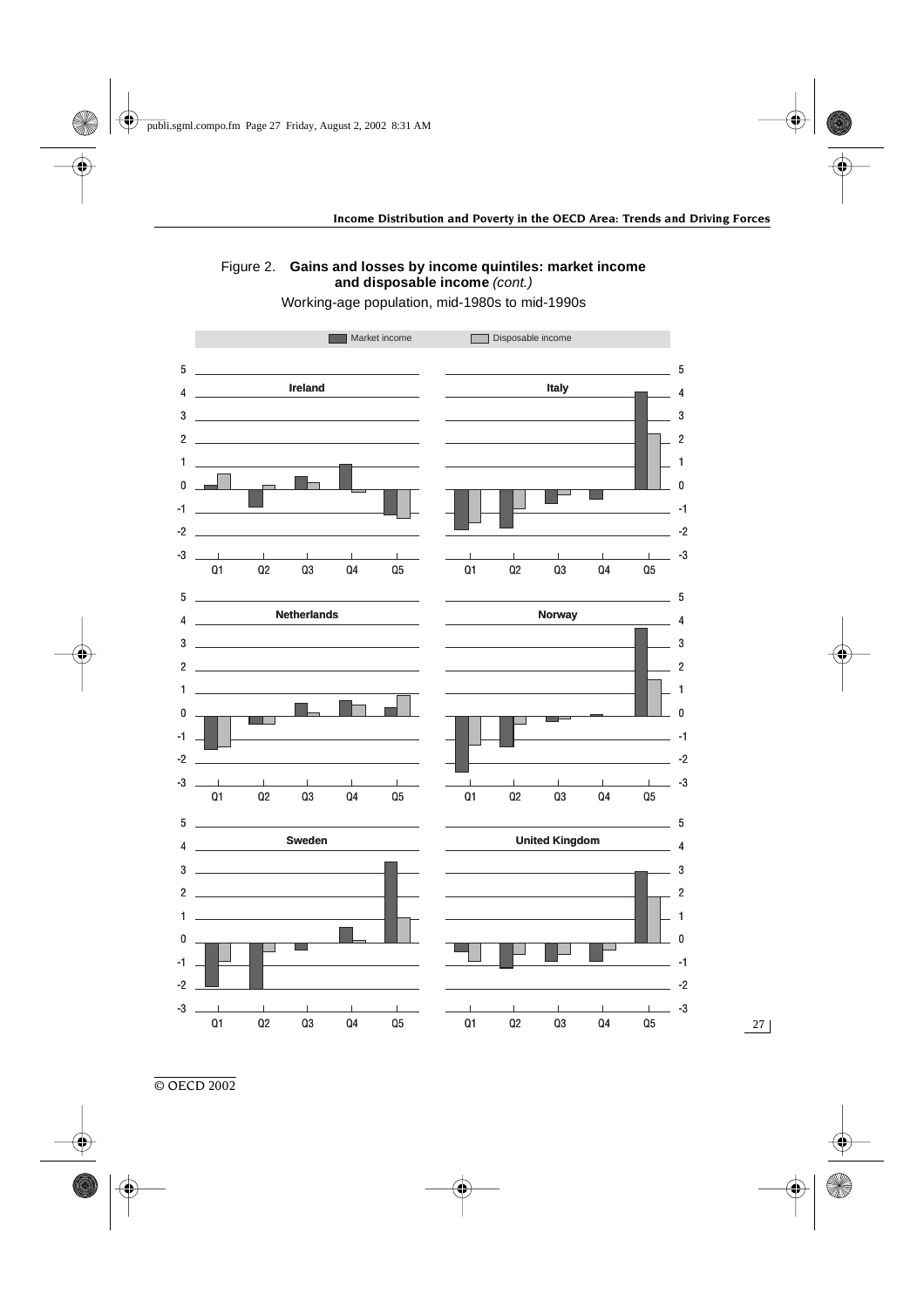## Figure 2. **Gains and losses by income quintiles: market income and disposable income** (cont.)





Note: Q1 corresponds to the lowest income quintile, Q5 to the highest income quintile. Quintiles were built on the basis of final disposable adjusted income. Changes are in percentage points and sum up to 0. Source: OECD questionnaire on distribution of household incomes (2000).

Even so, the distribution of non-pension transfers altogether was slightly progressive in all OECD countries studied in the mid-1990s – progressive in the sense that higher transfer shares are going to poorer than to richer income groups. In most countries, between one-third and 40 per cent of those transfers went to the lower income groups in the working-age population (bottom three deciles), and between 20 per cent and 25 per cent to the higher income groups (top three deciles). The progressive pattern was stronger in Australia, Ireland, the United Kingdom and the United States where 50 to 60 per cent went to the lower income groups, and only 10 to 20 per cent to the higher incomes. All these countries rely on means-tested benefits to a greater extent than most other countries, so this pattern is not surprising – it simply confirms the effect of these policies in restricting benefit entitlements of higher-income groups.

Non-pension transfers in particular have become more progressively distributed over the past ten years: this has happened in 12 of the 16 countries where such data are available. In ten of those countries, the lower three deciles of the income distribution were the sole beneficiaries of this trend, and in two Nordic countries – Finland and especially Sweden – middle-income groups also benefited from this trend in distribution. In two Southern European countries – Greece and Italy – the middle-income classes benefited considerably from these changes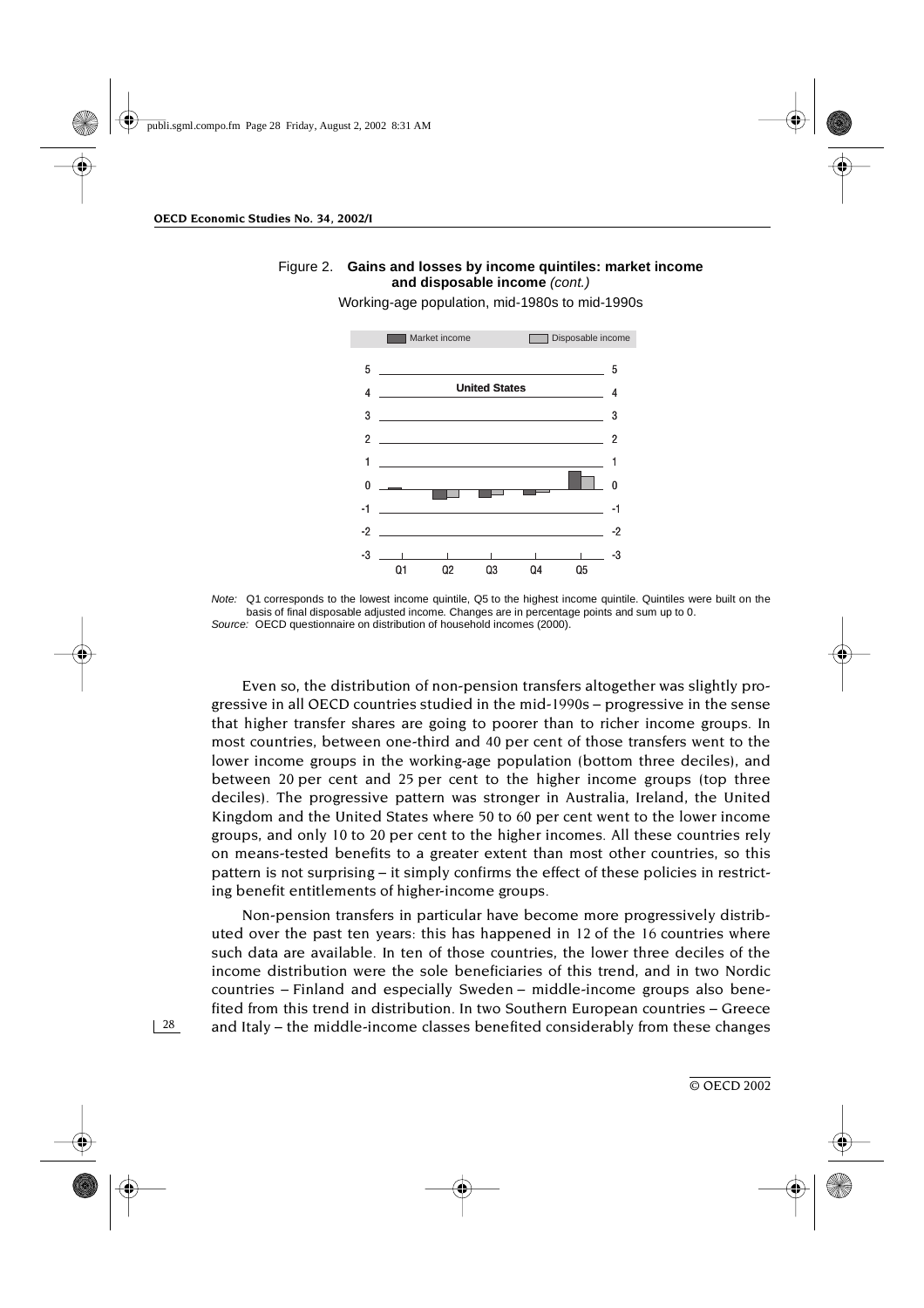at the expense of both lower- and higher-income groups. Canada and, in particular, the United States stand apart. In these countries a change towards a less progressive distribution of non-pension transfers among the working-age population took place.

Förster and Pellizzari (2000) compared the distributional patterns of two of the most important benefits among non-pension transfers: family cash benefits, and unemployment benefits.<sup>9</sup> For *family cash benefits*, two groups of countries emerge:

- Australia, Canada, Denmark, France, Ireland, the Netherlands, the United Kingdom and the United States all show a progressive distribution of family cash benefits; moreover, most of these countries (the exceptions being Denmark, the Netherlands and the United States) also clearly moved towards a more progressive distribution during the last decade;
- in Austria, Belgium (data for 1995 only), Finland, Hungary, Norway and Sweden in the mid-1980s, family cash benefits seemed to be distributed more equally across the income distribution with an emphasis on the middle class; a distributional pattern sometimes described as "targeted to the middle classes". However, Hungary moved towards a progressive pattern in the 1990s.

By 1995, in all countries considered except Belgium, the proportion of family benefits going to the bottom three deciles was higher than the proportion going to the top three income deciles. Family benefits, therefore, played a role in the redistribution of incomes to lower segments among the working-age population.

As to *unemployment benefits*, the country patterns are different:

- unemployment benefits show a clear progressive pattern in seven countries: Australia, Austria, Belgium, Finland, Hungary, Ireland and the United Kingdom. In Hungary, they became considerably more progressively distributed over the years, while their distribution became somewhat less progressive in the United Kingdom. In Ireland, changes favoured lower middle and middle income groups and in Australia and Finland, no significant change occurred;
- in the remaining seven countries, unemployment benefits are almost equally distributed across income groups of the working-age population. This is particularly the case in the Netherlands. In Canada, Norway, Sweden and, to a lesser degree, Denmark, the distribution of unemployment benefits showed some signs of a "targeting to the middle class". And in France and the United States, the distribution of these benefits moved from such a pattern to a slightly regressive one.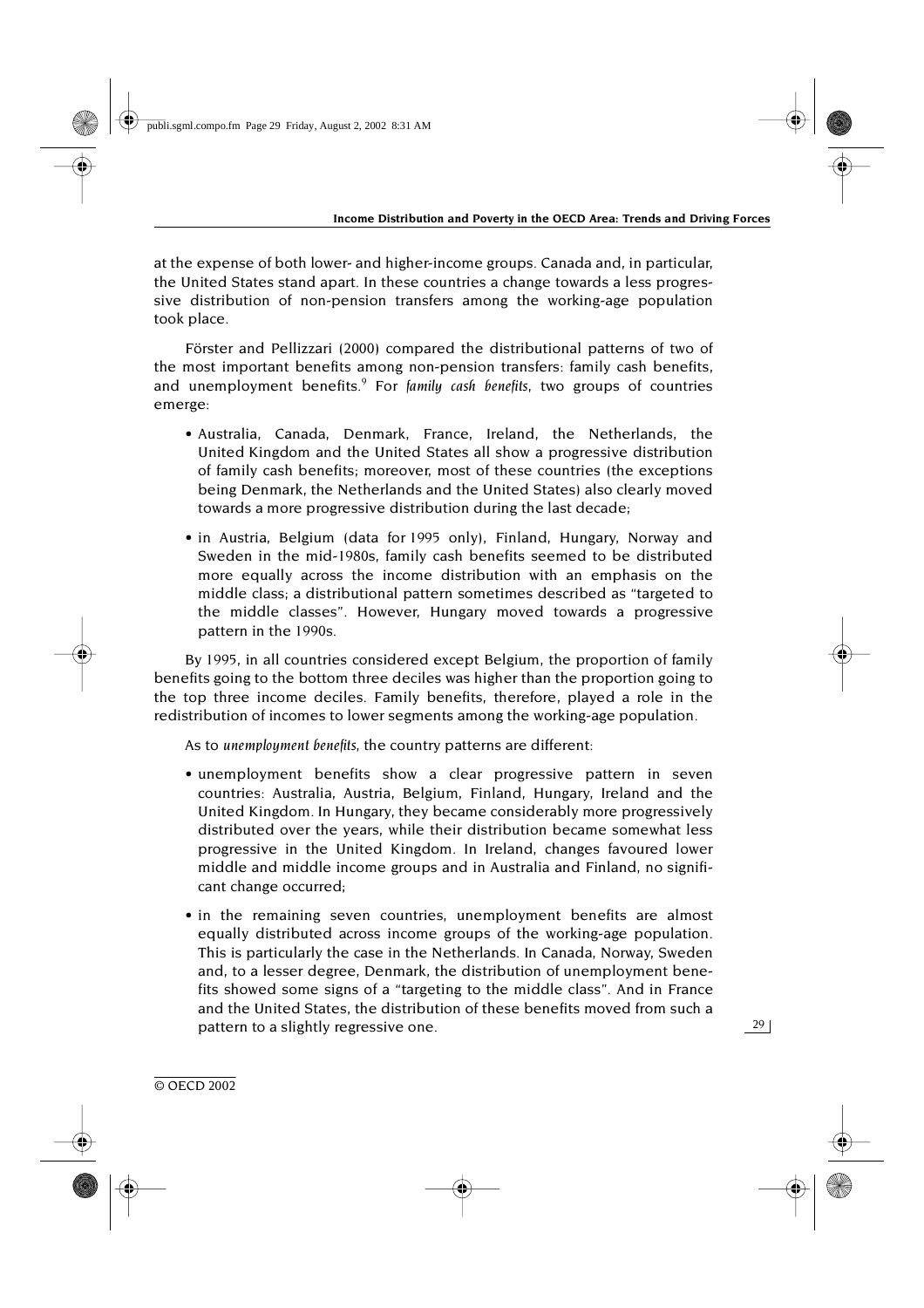Taken together, family cash benefits seemed to be a more important tool for redistributing incomes from higher to lower segments than unemployment benefits in Canada, Denmark, France, the Netherlands and the United States, whereas the inverse was the case in Austria, Belgium, Finland and Hungary. In Australia, Ireland and the United Kingdom, both benefits played an important redistributive role. Only in Norway and Sweden were both benefits more middle-income class oriented. This has to be seen against the background that, in a majority of the countries considered here, the prime aim of those benefits is not a redistribution of incomes towards lower income groups but the maintenance of the income status in case of child rearing and compensation for loss of employment, regardless of income status.

#### **Overall effects of tax/transfers among the working-age population**

Just because a benefit system is proportional (in the sense that benefits are equally distributed across the population) does not mean that it plays no role in redistributing income. Poor households (by definition) have less other income than richer ones, so the higher is the level of a benefit, the greater will be the reduction in inequality, even if everyone receives exactly the same amount of benefit. It follows that just because a benefit system is not particularly targeted on the poor, it cannot be concluded that the effects on poverty are necessarily small.

Table 7 summarises the distribution of all benefit payments taken together, together with tax payments and social security contributions of employees across the income distribution of the working-age population. *On average* the bottom 30 per cent of the population do get more than 30 per cent of total benefit payments, but not by much. The top 30 per cent of the population get, on average, over 25 per cent of all benefits. In other words, the benefit system does not have a very different effect on final income inequality from paying everyone in the population a fixed amount of benefit, regardless of income level.

Of course, averages hide a lot of cross-country variation. Australia, the United Kingdom, the Netherlands, Ireland and some of the Nordic countries target payments towards the poorer end of the distribution to a much greater extent than Austria, Hungary, Italy and Greece, where the poorest 30 per cent of the population receive less than 30 per cent of all benefit payments. In Turkey and Mexico, benefits are even more likely to be targeted towards richer groups, reflecting "dual" labour markets – individuals have to be in the "modern" sectors of the economy to qualify for social insurance.

Taxes, on the other hand, are very strongly related to income. Of course, this is not the full story as regards taxes – the figures in the table exclude consumption taxes and social security contributions paid by employers, both of which bear much more heavily on lower income groups than the personal income taxes and

30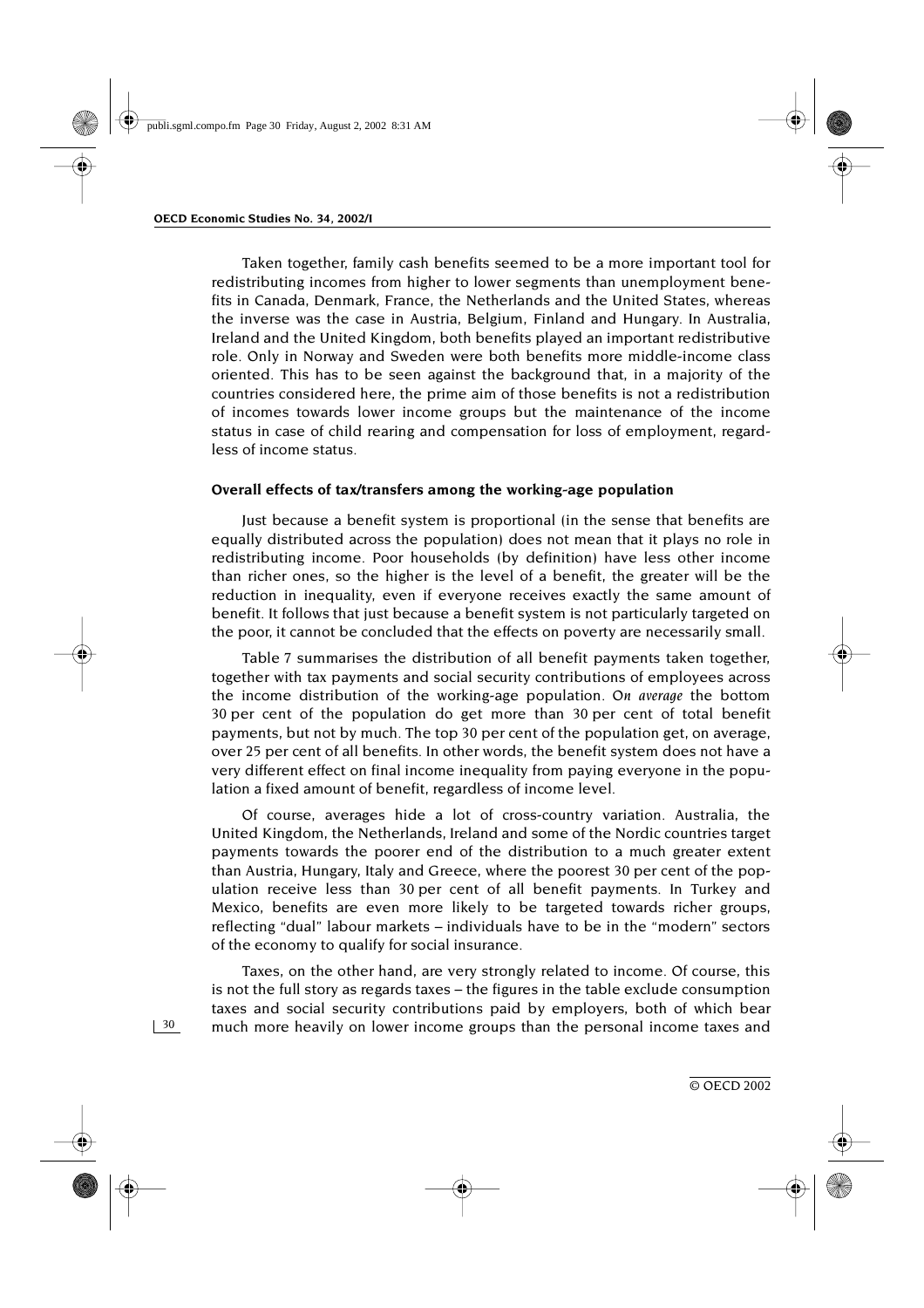|                                                                               |        | General government transfers       |        | Taxes                  |                                    |                      |  |
|-------------------------------------------------------------------------------|--------|------------------------------------|--------|------------------------|------------------------------------|----------------------|--|
|                                                                               |        | Poorest 30% Middle 40% Richest 30% |        |                        | Poorest 30% Middle 40% Richest 30% |                      |  |
| Panel A: Distribution of benefits received and taxes paid                     |        |                                    |        |                        |                                    |                      |  |
| Australia, 1994                                                               | 62.3   | 31.1                               | 6.5    | 3.7                    | 31.1                               | 65.1                 |  |
| Austria, 1993                                                                 | 26.8   | 40.9                               | 32.3   | $\ddots$               | $\ddot{\phantom{a}}$               | $\ddot{\phantom{0}}$ |  |
| Belgium, 1995                                                                 | 36.0   | 41.6                               | 22.5   | 3.9                    | 32.6                               | 63.5                 |  |
| Canada, 1995                                                                  | 41.5   | 37.7                               | 20.8   | 6.2                    | 33.4                               | 60.4                 |  |
| Denmark, 1994                                                                 | 43.4   | 38.9                               | 17.7   | 14.1                   | 37.2                               | 48.7                 |  |
| Finland, 1995                                                                 | 43.2   | 40.4                               | 16.4   | 9.8                    | 33.4                               | 56.8                 |  |
| France, 1994                                                                  | 35.6   | 39.3                               | 25.1   | 8.7                    | 23.5                               | 67.9                 |  |
| Germany, 1994                                                                 | 31.7   | 37.6                               | 30.7   | 10.0                   | 36.5                               | 53.6                 |  |
| Greece, 1994                                                                  | 20.9   | 37.7                               | 41.5   | $\ddot{\phantom{0}}$   | $\ddot{\phantom{0}}$               | $\ddot{\phantom{0}}$ |  |
| Hungary, 1997                                                                 | 28.7   | 42.8                               | 28.5   | $\ddot{\phantom{0}}$   | $\ddot{\phantom{1}}$ .             | $\ddot{\phantom{0}}$ |  |
| Ireland, 1994                                                                 | 47.1   | 38.1                               | 14.8   | 3.3                    | 30.3                               | 66.4                 |  |
| Italy, 1993                                                                   | 20.5   | 45.0                               | 34.5   | 6.7                    | 31.0                               | 62.3                 |  |
| Mexico, 1994                                                                  | 13.7   | 27.2                               | 59.1   | $\sim$ .               | $\ddots$                           | $\ddot{\phantom{0}}$ |  |
| Netherlands, 1995                                                             | 45.8   | 36.1                               | 18.1   | 11.7                   | 36.1                               | 52.2                 |  |
| Norway, 1995                                                                  | 45.1   | 36.6                               | 18.3   | 10.2                   | 36.1                               | 53.8                 |  |
| Sweden, 1995                                                                  | 33.7   | 40.5                               | 25.8   | 11.0                   | 35.8                               | 53.3                 |  |
| <b>Turkey, 1994</b>                                                           | 15.2   | 40.2                               | 44.6   | $\ddot{\phantom{a}}$   | $\ddot{\phantom{a}}$               | $\ddot{\phantom{a}}$ |  |
| United Kingdom, 1995                                                          | 54.5   | 33.9                               | 11.7   | 6.0                    | 32.0                               | 62.0                 |  |
| United States, 1995                                                           | 41.4   | 35.5                               | 23.0   | 6.3                    | 28.4                               | 65.3                 |  |
| Average level                                                                 | 36.2   | 37.9                               | 25.9   | 8.0                    | 32.7                               | 59.4                 |  |
| Panel B: Changes in redistribution, mid-1980s to mid-1990s, percentage points |        |                                    |        |                        |                                    |                      |  |
| Australia, 1984-1994                                                          | 4.2    | $-0.3$                             | $-4.0$ | $-6.6$                 | $-3.1$                             | 9.8                  |  |
| Austria, 1983-1993                                                            | 2.3    | $-0.3$                             | $-2.0$ | $\ddot{\phantom{1}}$ . | $\ddot{\phantom{1}}$ .             | $\ddots$             |  |
| Canada, 1983-1994                                                             | $-0.3$ | $-0.6$                             | 0.9    | $-0.8$                 | $-0.7$                             | 1.4                  |  |
| Denmark, 1983-1994                                                            | 5.1    | $-1.4$                             | $-3.7$ | 0.2                    | $-2.2$                             | 2.0                  |  |
| Finland, 1986-1995                                                            | 2.2    | 1.5                                | $-3.8$ | $-1.1$                 | $-1.0$                             | 2.1                  |  |
| France, 1984-1994                                                             | 2.3    | 0.8                                | $-3.1$ | $-3.8$                 | $-2.3$                             | 6.1                  |  |
| Germany, 1984-1994                                                            | $-2.2$ | 0.9                                | 1.3    | $-1.1$                 | 2.9                                | $-1.9$               |  |
| Greece, 1988-1994                                                             | 4.1    | 1.8                                | $-5.9$ | $\ddot{\phantom{a}}$   | $\ddot{\phantom{0}}$               | $\ddot{\phantom{0}}$ |  |
| Hungary, 1991-1997                                                            | $-1.4$ | 0.7                                | 0.7    | $\ddots$               | $\ddot{\phantom{0}}$               | $\ddot{\phantom{0}}$ |  |
| Ireland, 1987-1994                                                            | 4.8    | $-2.9$                             | $-1.9$ | $-0.5$                 | $-0.5$                             | 1.0                  |  |
| Italy, 1984-1993                                                              | $-5.4$ | 3.3                                | 2.1    | $-4.1$                 | $-1.1$                             | 5.2                  |  |
| Mexico, 1989-1994                                                             | 8.7    | $-0.5$                             | $-8.2$ | $\ddots$               | $\ddot{\phantom{0}}$               | $\ddots$             |  |
| Netherlands, 1985-1995                                                        | 5.0    | $-2.2$                             | $-2.8$ | $-1.7$                 | 0.6                                | 1.1                  |  |
| Norway, 1986-1995                                                             | 3.2    | $-1.3$                             | $-2.0$ | $-2.9$                 | $-1.8$                             | 4.6                  |  |
| Sweden, 1983-1995                                                             | 1.3    | 0.6                                | $-1.9$ | $-1.3$                 | $-0.7$                             | 2.0                  |  |
| Turkey, 1987-1994                                                             | 1.2    | $-1.6$                             | 0.4    | $\ddots$               | $\ddot{\phantom{a}}$               | $\ddot{\phantom{0}}$ |  |
| United Kingdom, 1985-1995                                                     | 0.4    | 1.3                                | $-1.7$ | $-1.3$                 | $-3.7$                             | 5.0                  |  |
| <b>United States, 1985-1995</b>                                               | $-2.0$ | $-0.6$                             | 2.6    | 1.0                    | $-1.4$                             | 0.4                  |  |
| Average change                                                                | 1.8    | 0.0                                | $-1.7$ | $-1.7$                 | $-1.1$                             | 2.8                  |  |

### Table 7. **Redistribution by government: proportion of total transfers (taxes) received (paid) by different income deciles of the working-age population**

*Notes:* General government transfers include all public cash transfer benefits. Taxes include all direct income taxes, including employees social security contributions. Income groups were built on the basis of final disposable adjusted income.

*Source:* OECD questionnaire on distribution of household incomes (2000).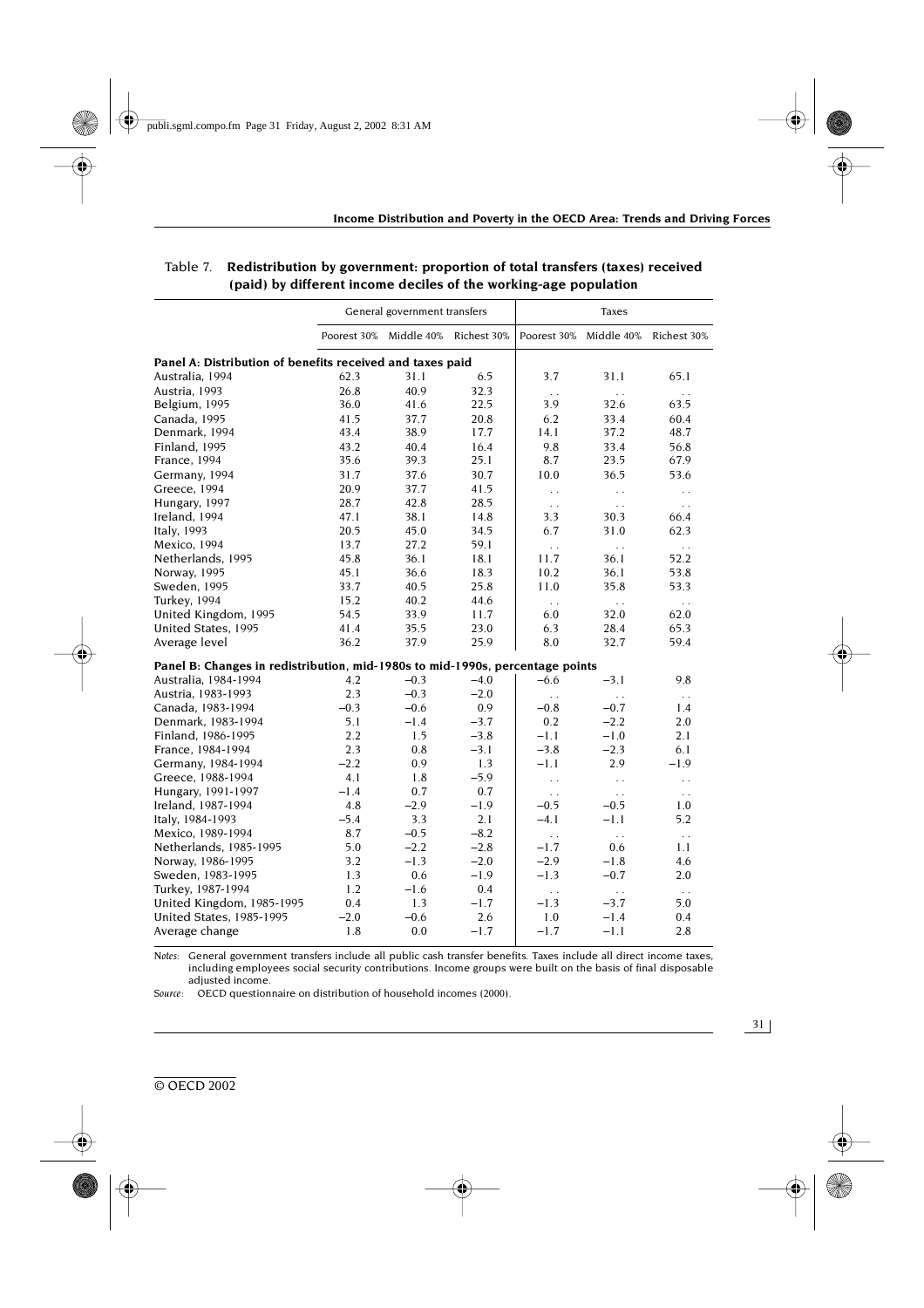employee social security contributions which are included. But nevertheless, it is readily apparent that taxes have a great effect in equalising incomes across households.

The trend has been towards a greater share of taxation being paid by higher income groups. This is *not* the same as saying that there is greater progressivity in the tax system than previously. In fact, if compared with changes in the distribution of market income, only in Australia, France, Ireland and the United Kingdom has the share of taxes paid by the top 30 per cent gone up significantly *more* rapidly than market income. In the Nordic countries, the increases in taxes paid by the upper income groups was less than the increase in their market incomes – in other words, their average tax rate fell relative to lower income groups.

The analysis above referred to the distribution of a given overall level of nonpension transfers among the working-age population. However, although a specific transfer might be distributed more progressively in one country than in another, its weight for the lower income groups might be higher in another country because of a higher overall level of this transfer. An equally important question therefore concerns the relative importance of those transfer payments in the disposable incomes of lower, middle and higher income groups. Förster and Pellizzari (2000) analysed non-pension transfer shares in the disposable income of income groups. Those shares rose for the working-age population as a whole in the last ten years, from below 10 per cent on average, to 11.4 per cent. The increase for the lower income groups, however, was much stronger: it varied on average across the countries from around one-quarter of their disposable income to around one-third. Those increases were recorded in *all* countries but were strongest in the four Nordic countries (where more than 10 percentage point increases were recorded). This underlines the growing importance of non-pension transfers for lower income groups of the working-age population.

#### **Poverty alleviation through taxes and transfers**

32

Results from earlier analysis based on a smaller sample of five OECD countries (Burniaux *et al.*, 1998, Oxley *et al.*, 1999) showed that tax/transfer systems reduced substantially aggregate poverty rates in those countries. This is confirmed by the results from the present analysis, which are available for 14 countries and which consider poverty among the working-age population. Whereas poverty rates based on pre-tax and transfer incomes amounted to between 14 and 26 per cent in the countries studied, post-tax and transfer rates were considerably lower – between 4 and 17 per cent. Furthermore, this effectiveness tended to strengthen in a majority of countries as is shown in Figure 3. While pre-tax/transfer poverty rates rose in all countries, on average by more than 3 percentage points, post-tax/transfer poverty rates fell in half the countries and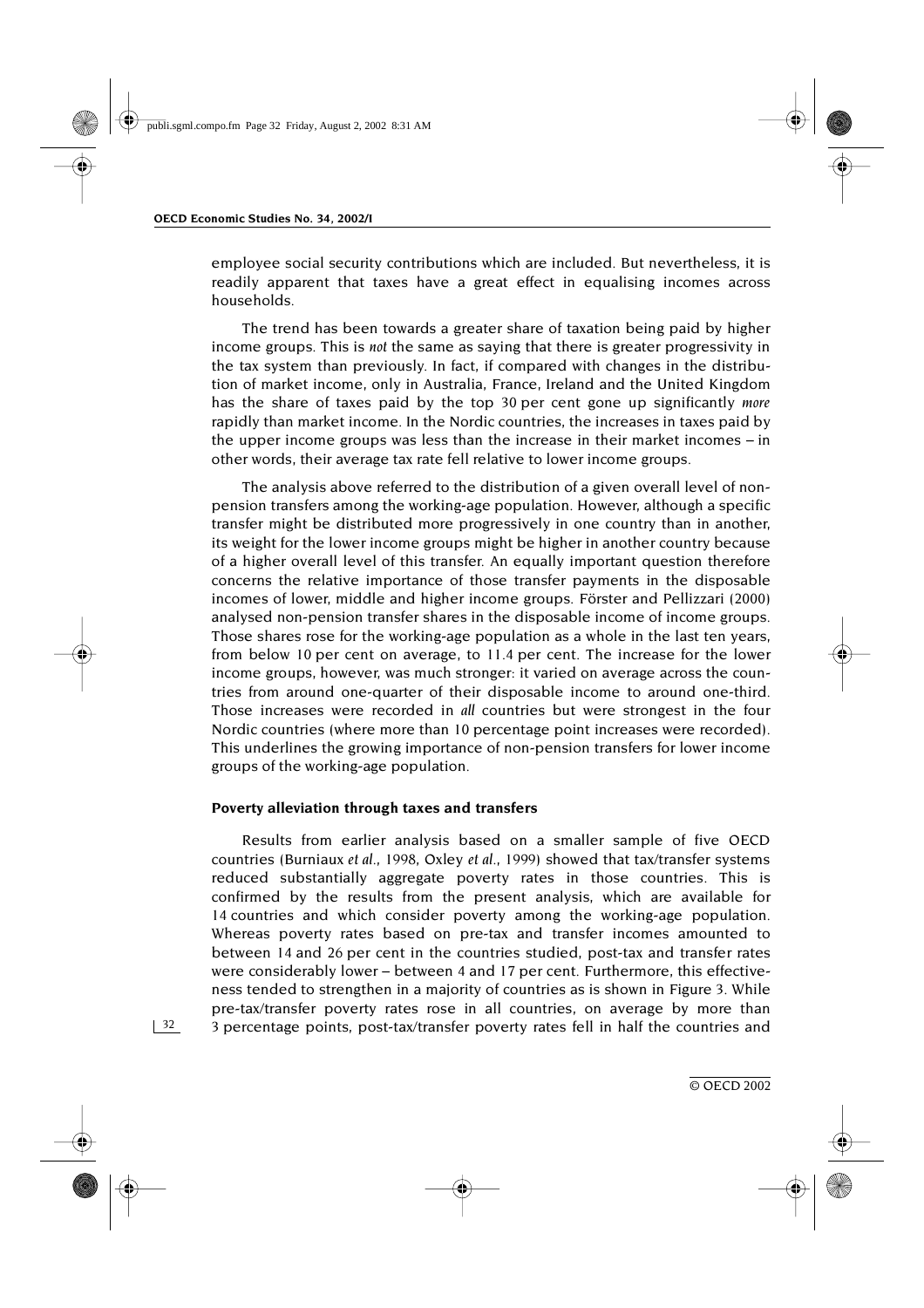

## Figure 3. **Poverty rates before and after taxes and transfers, working-age population**

Note: Poverty rates defined as number of persons in households below 50 per cent of median adjusted disposable income in per cent of the total population. Taxes include all direct income taxes including employees social security contributions. Transfers include all public cash transfer benefits.

Source: OECD questionnaire on distribution of household incomes (2000).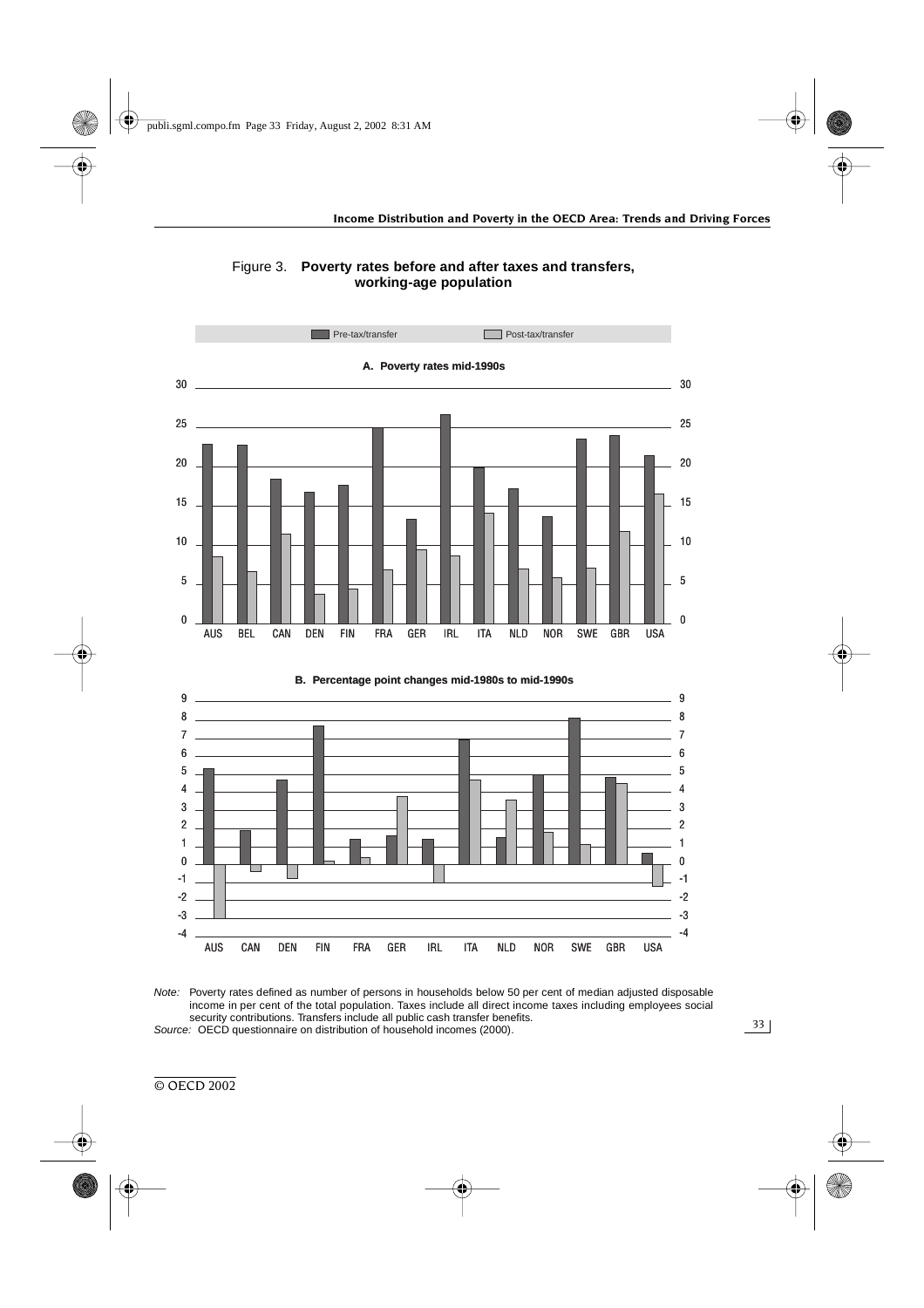decreased by less than the pre-tax/transfer poverty rate in the others, except in Germany and the Netherlands. Absolute rates of reduction in poverty were higher in Australia, Belgium, France, Ireland and the Nordic countries (Norway excepted), and lower in Canada, Germany, Italy and the United States.

#### **Driving factors: III. Underlying demographic changes**

Putting the two pieces of the equation together – trends in market income and trends in government tax and transfer policy – gives most of the information necessary to understand the overall picture of income distribution. One last piece of the jigsaw puzzle remains to be inserted: changes in the demographic structure of the population.

There are considerable differences between countries and country groups as to the *levels* of these shares: in the Nordic and the Continental European countries, children are 20 per cent of the population; in the Anglo-Saxon countries, they account for around 25 per cent, and in Mexico and Turkey the share of children in the population is much higher, around 40 per cent.

At the same time, there have been very large changes in the structure of populations in OECD countries. In nearly all countries, the proportion of children in the total population decreased from the mid-1980s to the mid-1990s, on average by some 2 percentage points.<sup>10</sup> Similarly, the share of young people – those aged 18 to 25 – fell in most countries, on average by 1 percentage point. On the other hand, the proportion of persons aged 65 and over increased in all countries but Sweden, on average by over 1 percentage point (Förster and Pearson, 2000).

The changes do not stop there. The fewer children are much more likely to be in households where there is only one adult – the proportion of lone parent families has been increasing. In the Anglo-Saxon countries and the Nordic countries, between 10 and 20 per cent of those households with children live in lone parent households. In the Continental European countries their share is just below 10 per cent, and in the Southern European countries, Turkey and Mexico, below 5 per cent. The proportion of children who are in lone parent households rather than households with two or more adults has also been rising, and is around 25 per cent of the total in Sweden. Within the working-age population, fewer people live in households without children than in households with children, but their share increased from one-third to almost 40 per cent in the ten years from the mid-80s to the mid-90s.

Furthermore, mainly as a consequence of population ageing (but also reflecting an increased preference for living alone among younger age groups), the average household size has also been falling for the last ten to 20 years throughout the OECD area, and is close to being just two people in some of the Nordic

© OECD 2002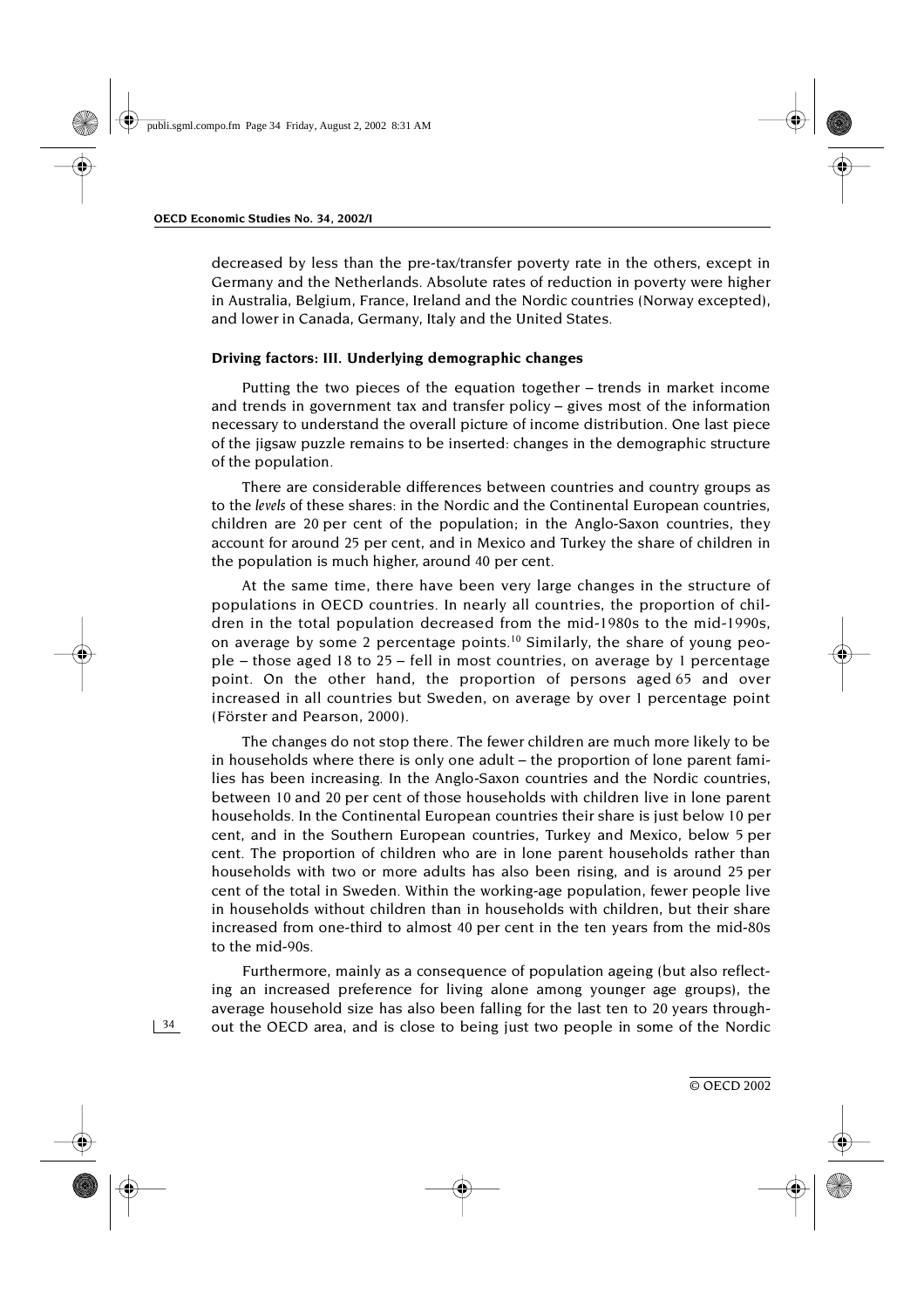and Continental European countries. The average household size is closer to three in the Southern European countries and still above four in Mexico and Turkey.

Such changes may not sound very significant. In fact, taken together they amount to a huge change in the structure of the population, in many countries to an extent unprecedented in recent times outside of war, famine or epidemic. Here, it is worth noting simply that these demographic trends *directly* affect trends in inequality. If older people have less income than younger people, then as there are more of them in the population, so income distribution will apparently widen. Similarly, if small households are poorer than large ones, so will the trends described above lead to a stretching out of the income distribution, regardless of whether the average income of small households is changing relative to larger ones.

# **CONCLUSIONS: 12 STYLISED FACTS ON TRENDS IN INCOME INEQUALITY AND POVERTY**

## **Overall distributional trends and movements at the bottom**

- *i)* There has been no generalised long-term trend in the distribution of disposable household incomes since the mid-1970s. However, during the more recent period (mid-1980s to mid-1990s), income inequality has increased in at least half the countries, while none of the remaining countries recorded an unambiguous decrease in inequality.
- *ii)* There is no trend towards a "hollowing out" of the income distribution at the expense of the middle-income class. Simultaneous gains of both the lower and higher incomes relative to the middle incomes occurred in only a few countries (Belgium and, marginally, France and the United States during the past decade, and Canada and Finland over the last 20 years).
- *iii)* Relative poverty rates have remained broadly stable over the last ten years. Some countries have, however, experienced declines (in particular Belgium and Denmark) and some others increases (in particular Italy and the United Kingdom). Poverty rates based on constant thresholds fell in most of the countries in which real incomes increased.

#### **Changes in relative positions of specific social groups**

*iv)* In those countries where inequalities increased, this happened mostly among the working-age population, whilst there were fewer changes among the retirement-age population.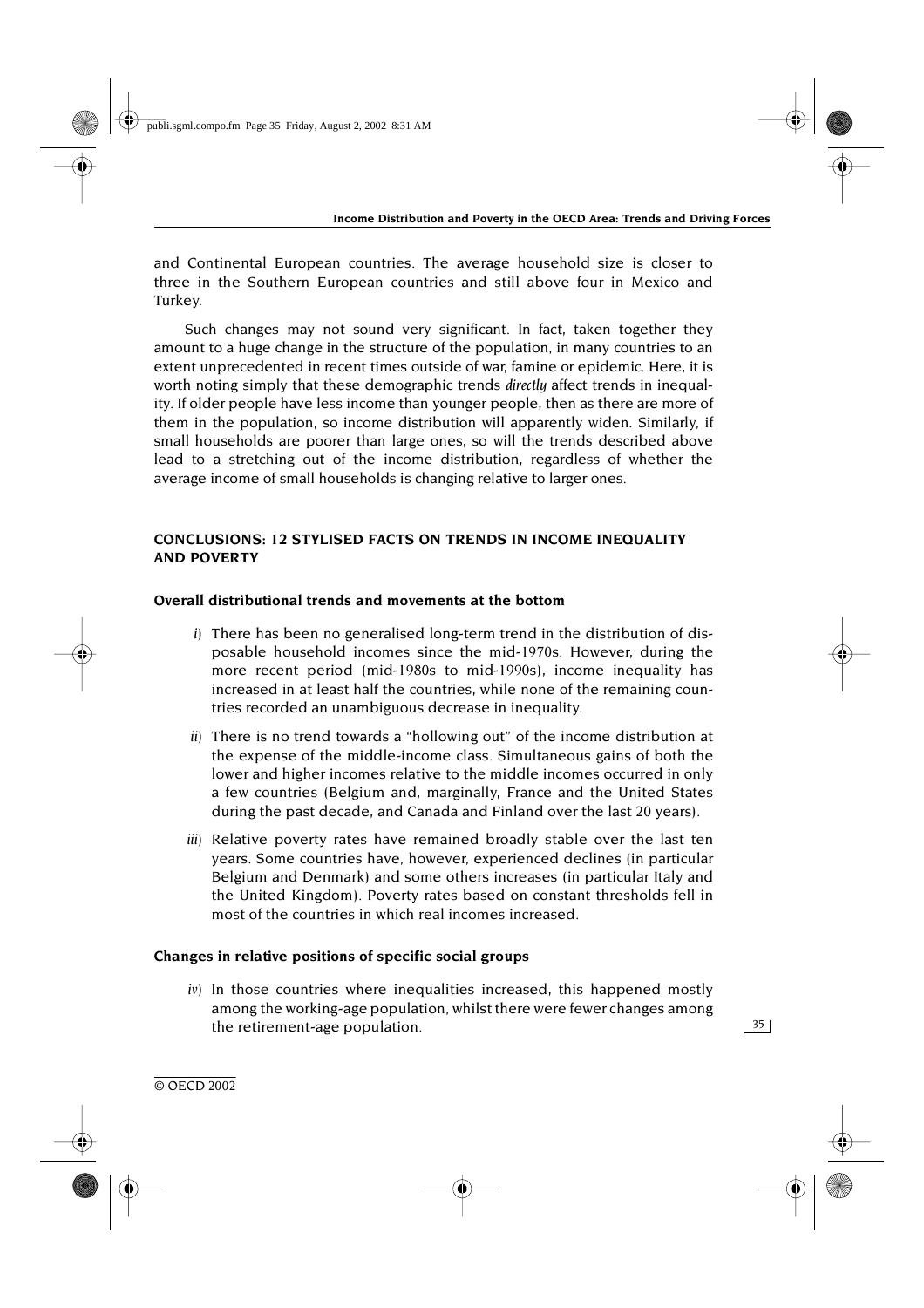- *v)* Changes in income distribution in the past ten years generally favoured the prime-age and elderly age groups, particularly those around retirement age. Younger age groups lost ground, in particular those aged 18 to 25, reflecting delayed labour market entry. Similarly, poverty rates for the elderly fell in all but four countries, youth poverty rates increased, and child poverty rates increased slightly in a number of countries.
- *vi)* Relative income levels of single parents and persons in workless households are very low and have worsened in a number of countries.

## **Driving factors**

- *vii)* Market income inequality has widened in every country. The increased dispersion from gross earnings has been the main cause. A variety of factors have explained this, in turn, increased inequality in earnings themselves and a trend towards "employment polarisation" in many countries, leading to a simultaneous increase in "work-rich" and "work-poor" shares of households.
- *viii)* Capital and self-employment incomes are distributed more unequally than earnings. However, as their share in total disposable income is lower, their contribution to levels and, in most cases, changes in overall inequality is less important than that of earnings (with the notable exception of Italy).
- *ix)* Joblessness is the main cause of poverty.

#### **Distributional effects of public transfers and taxes**

- *x)* The effectiveness of taxes and transfers in reducing inequality and poverty has increased. As a result, the increase in market income inequality was not, or not entirely, translated into higher inequality of disposable incomes for the working-age population.
- *xi)* Targeting of benefits has increased. The shares of family cash benefits and/ or unemployment benefits going to lower income groups among the working-age population increased in a majority of countries.
- *xii)* Non-pension transfers form an increasingly large part of the income of lowincome households among the working-age population in all countries.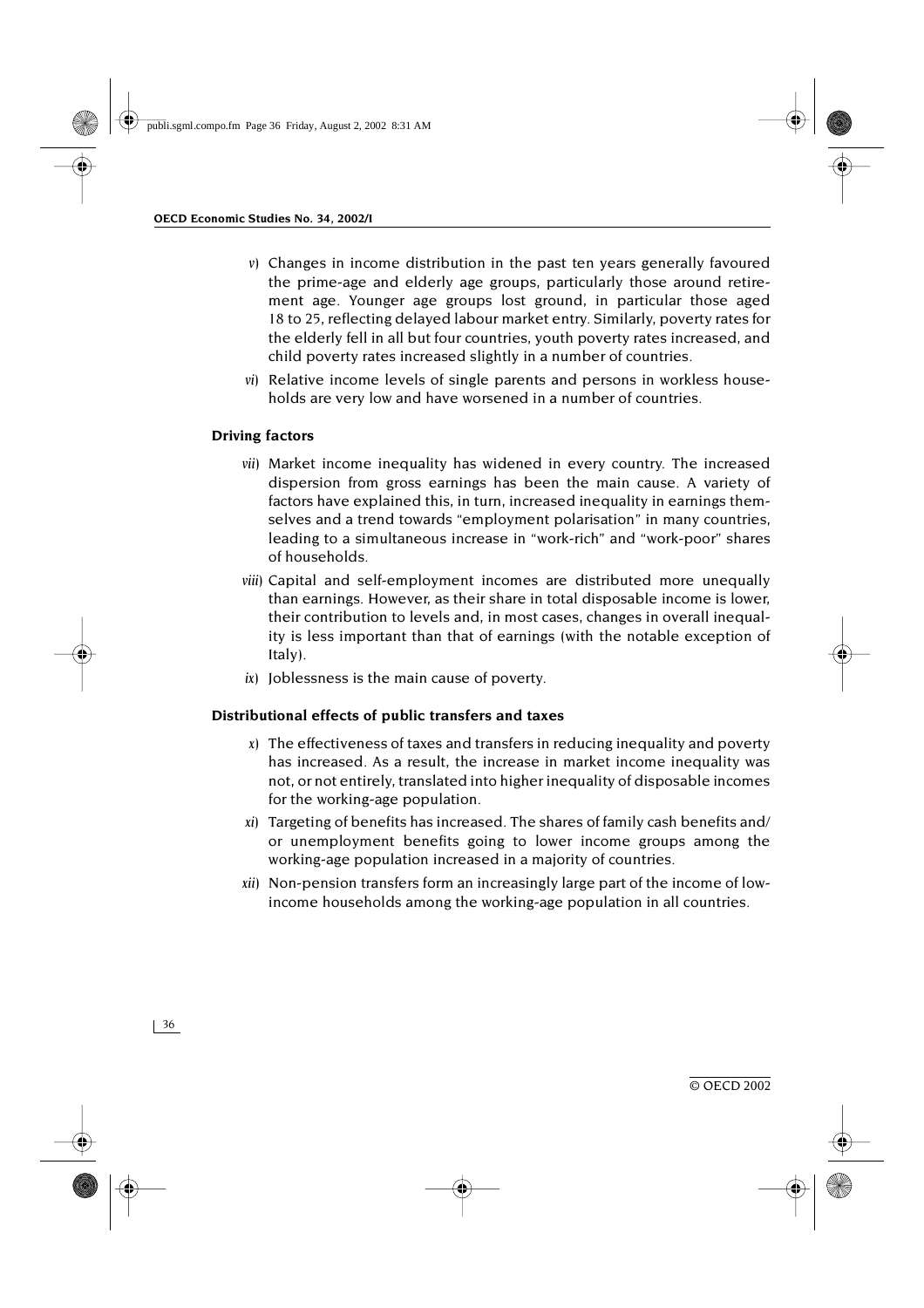## **NOTES**

- 1. The full analysis upon which this article is based is reported in Förster and Pellizzari (2000).
- 2. "Household income" is often used synonymously with "household resources". It is not: households have access to goods and services provided to them at no cost by the state; indirect taxes affect the purchasing power of a given amount of resources; barter, charity and mutual exchange between and within families play a greater or lesser role in different countries. The absolute level of measured income inequality or poverty, however interesting, cannot be used to make reliable cross-country comparisons. But *trends* in income distribution and poverty, if measured on a comparable basis, do permit a number of key findings to be drawn from the analysis.
- 3. The data for Hungary refer to the period 1991 to 1997.
- 4. This country experienced a deep recession at the beginning of its economic transition (between 1990 and 1993/94) during which real incomes fell for the population as a whole. At the same time, the distribution of those incomes flattened slightly.
- 5. This means that other dimensions, such as benefits in-kind, consumption, wealth, deprivation or social exclusion have not been taken into account for the analysis (for a conceptual discussion of using different criteria and methods in the frame of international comparisons, see Förster, 1994).
- 6. As public transfers are the main component of income for retired persons in most OECD countries, an increasing transfer share in the incomes of the entire population, and effects on inequality, might simply reflect the increased share of pensioners in the population.
- 7. It should be noted that governments' redistribution is not only confined to taxes and transfers but also influences market distribution directly, *e.g.* via minimum wage policies.
- 8. Förster and Pellizzari (2000) used the MLD as the summary inequality index which allows for this decomposition. Overall trends on the basis of the MLD differ somewhat with respect to results obtained from other indicators (see annex). For the methodology of the decomposition, see Burniaux *et al.* (1998).
- 9. Other cash transfers going to the working-age population, such as housing benefits or social assistance payments have not been included in the detailed analysis because information was often not available separately; lumped together, these "other" transfers constitute approximately 10 to 20 per cent of all non-pension transfers in most countries (30 per cent in Sweden and the United Kingdom).
- 10. Exceptions were Germany, Sweden, the United Kingdom and the United States.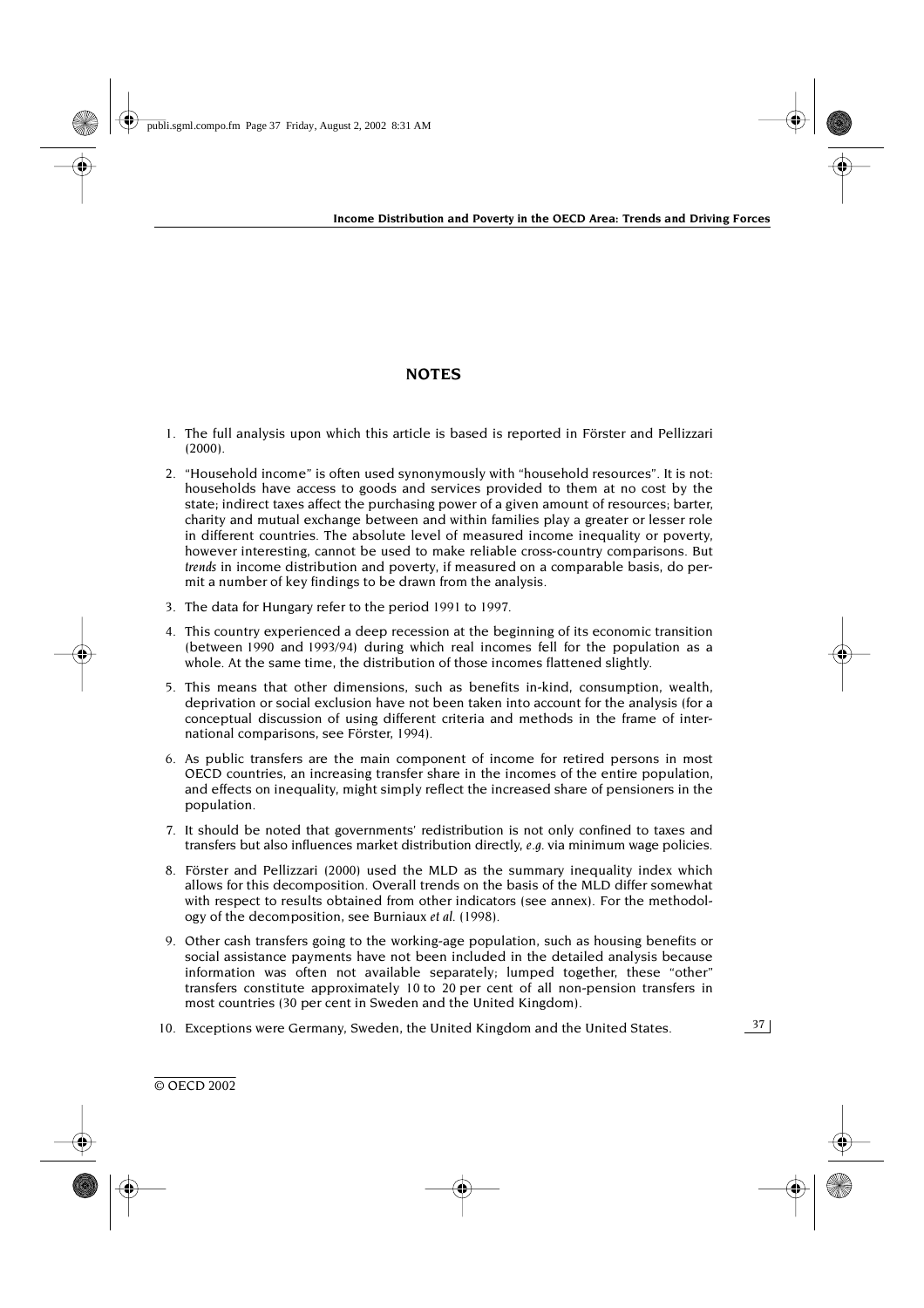#### *Annex*

# **TRENDS IN FOUR INCOME INEQUALITY INDICATORS FOR THE ENTIRE POPULATION**

|                      | Levels              | Absolute change <sup>1</sup> |                      |                      |                      |              |                      |                      |                      |                      |
|----------------------|---------------------|------------------------------|----------------------|----------------------|----------------------|--------------|----------------------|----------------------|----------------------|----------------------|
|                      | Gini<br>coefficient | P90/P10<br>decile ratio      | Gini                 |                      |                      | Decile ratio |                      | SCV                  |                      | <b>MLD</b>           |
|                      | $mid-90s$           | $mid-90s$                    | A                    | B                    | A                    | B            | A                    | B                    | A                    | B                    |
| Australia            | 30.5                | 3.9                          | 2.1                  | $-0.7$               | 0.2                  | $-0.4$       | 3.2                  | 1.2                  | 1.8                  | 0.5                  |
| Austria              | 23.8                | 3.0                          | $\ddot{\phantom{0}}$ | 0.2                  | $\ddot{\phantom{0}}$ | 0.1          | $\ddot{\phantom{0}}$ | 1.4                  | $\ddot{\phantom{a}}$ | $-0.2$               |
| Belgium              | 27.2                | 3.2                          | $\ddot{\phantom{0}}$ | 1.2                  | $\ddot{\phantom{0}}$ | 0.0          | $\ddot{\phantom{0}}$ | 9.1                  | $\ddot{\phantom{0}}$ | 0.4                  |
| Canada               | 28.5                | 3.7                          | $-0.8$               | $-0.4$               | $-0.6$               | $-0.2$       | 4.0                  | 0.7                  | $-2.5$               | $-1.0$               |
| Denmark              | 21.7                | 2.7                          | $\ddot{\phantom{0}}$ | $-1.1$               | . .                  | $-0.2$       | $\ddot{\phantom{a}}$ | 0.4                  | $\ddot{\phantom{0}}$ | $-1.5$               |
| Finland              | 22.8                | 2.8                          | $-2.8$               | 2.1                  | $-0.5$               | 0.1          | $-3.7$               | 7.8                  | $-3.0$               | 1.2                  |
| France               | 27.8                | 3.4                          | $\ddot{\phantom{0}}$ | 0.3                  | $\ddot{\phantom{0}}$ | 0.1          | $\ddot{\phantom{a}}$ | 6.9                  | $\ddot{\phantom{0}}$ | $-0.8$               |
| Germany              | 28.2                | 3.7                          | $\ddot{\phantom{0}}$ | 1.7                  | $\ddot{\phantom{0}}$ | 0.4          | $\ddot{\phantom{0}}$ | $-2.2$               | $\ddot{\phantom{0}}$ | 1.6                  |
| Greece               | 33.6                | 4.7                          | $-7.7$               | 0.0                  | $-2.1$               | $-0.2$       | $-47.9$              | 1.1                  | $-11.5$              | $-0.4$               |
| Hungary              | 28.3                | 3.4                          | $\ddot{\phantom{0}}$ | $-0.9$               | $\ddot{\phantom{0}}$ | $-0.2$       | $\ddot{\phantom{0}}$ | 1.2                  | $\ddot{\phantom{0}}$ | $-2.9$               |
| Ireland              | 32.4                | 4.2                          | $\ddot{\phantom{0}}$ | $-0.6$               | $\ddot{\phantom{a}}$ | $-0.1$       | $\ddot{\phantom{0}}$ | 32.0                 | $\ddot{\phantom{0}}$ | $-3.0$               |
| Italy                | 34.5                | 4.6                          | $\ddot{\phantom{0}}$ | 3.9                  | $\ddot{\phantom{0}}$ | 0.8          | $\ddot{\phantom{0}}$ | 18.1                 | $\ddot{\phantom{0}}$ | 6.7                  |
| Japan                | 26.5                | 3.3                          | $-1.4$               | 1.2                  | $-0.1$               | 0.2          | $-5.8$               | 5.3                  | $-1.0$               | 1.5                  |
| Mexico               | 52.6                | 11.3                         | $-2.0$               | 2.3                  | $-3.9$               | 1.8          | 20.8                 | $-28.9$              | $-5.0$               | $-6.4$               |
| Netherlands          | 25.5                | 3.2                          | 0.7                  | 2.1                  | 0.1                  | 0.4          | 2.7                  | 2.5                  | 0.6                  | 2.3                  |
| Norway               | 25.6                | 3.0                          | $\ddot{\phantom{0}}$ | 2.2                  | . .                  | 0.1          | $\ddot{\phantom{0}}$ | 2.3                  | $\ddot{\phantom{0}}$ | 3.1                  |
| Sweden               | 23.0                | 2.7                          | $-1.6$               | 1.4                  | $-0.2$               | 0.1          | $-2.1$               | 8.0                  | $-1.8$               | 2.0                  |
| Switzerland          | 26.9                | 3.1                          | . .                  | $\ddot{\phantom{0}}$ | . .                  | $\ddots$     | $\ddot{\phantom{0}}$ | $\ddot{\phantom{0}}$ | . .                  | $\ddot{\phantom{0}}$ |
| Turkey               | 49.1                | 6.8                          | $\ddots$             | 5.6                  | $\ddot{\phantom{0}}$ | 0.3          | $\ddots$             | $\ddot{\phantom{0}}$ | $\ddots$             | $\ddot{\phantom{0}}$ |
| United Kingdom       | 31.2                | 4.1                          | 3.8                  | 2.5                  | 0.5                  | 0.5          | 10.3                 | 8.6                  | 3.1                  | 3.0                  |
| <b>United States</b> | 34.4                | 5.5                          | 2.7                  | 0.4                  | 0.8                  | $-0.2$       | 7.7                  | 1.2                  | 3.2                  | 0.5                  |

*Notes:*

 $A = Mid-70s$ -mid-80s.

B = Mid-80s-mid-90s.

For Hungary, the period refers to 1991-1997.

1. Absolute change is the difference in the value of the index.

*Source:* OECD questionnaire on distribution of household incomes (2000).